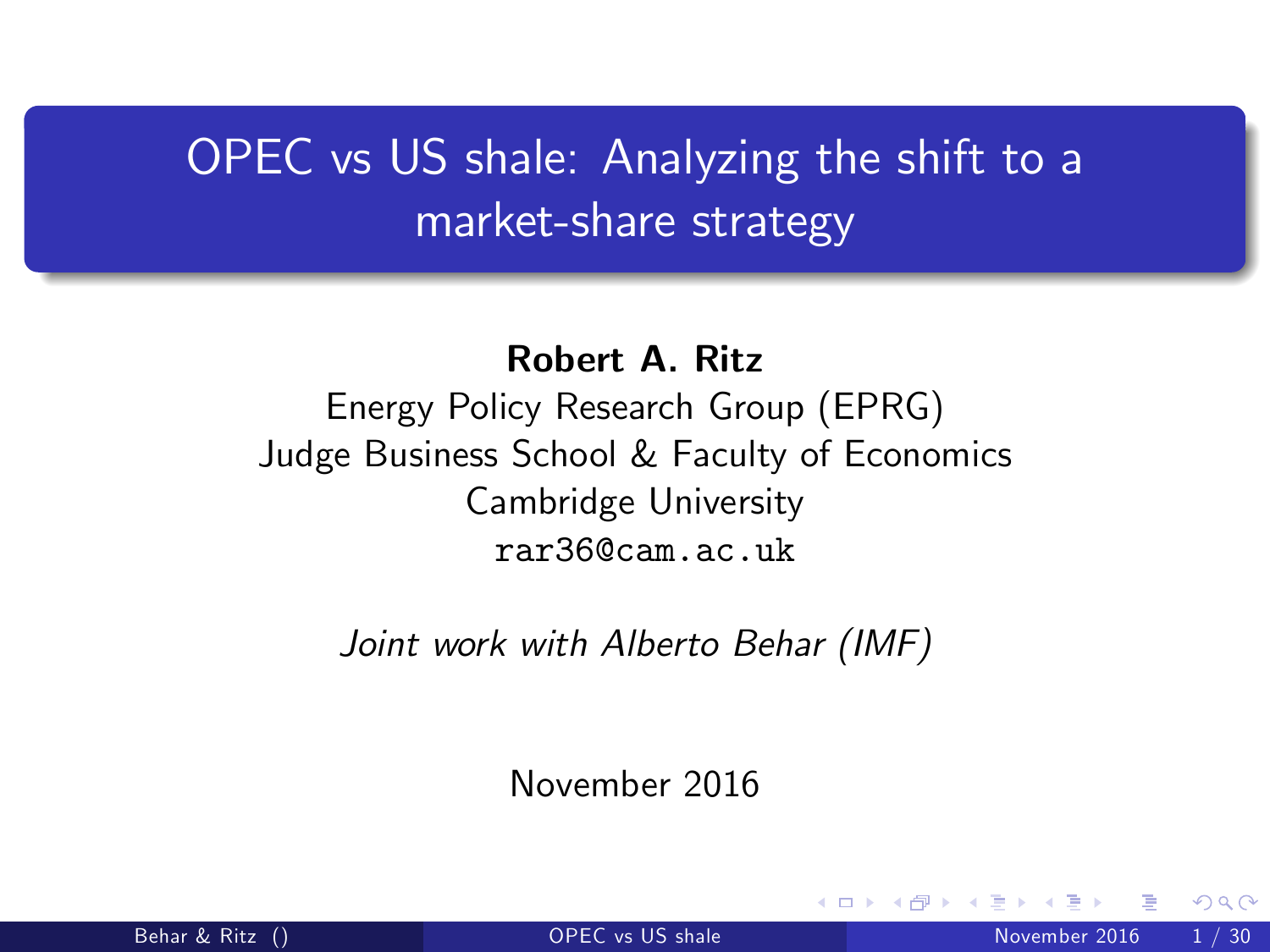### **4** Motivation

- <sup>2</sup> Simple theory
- <sup>3</sup> Oil market developments since 2014
- **4** Empirical calibration
- **6** Conclusion

4 0 8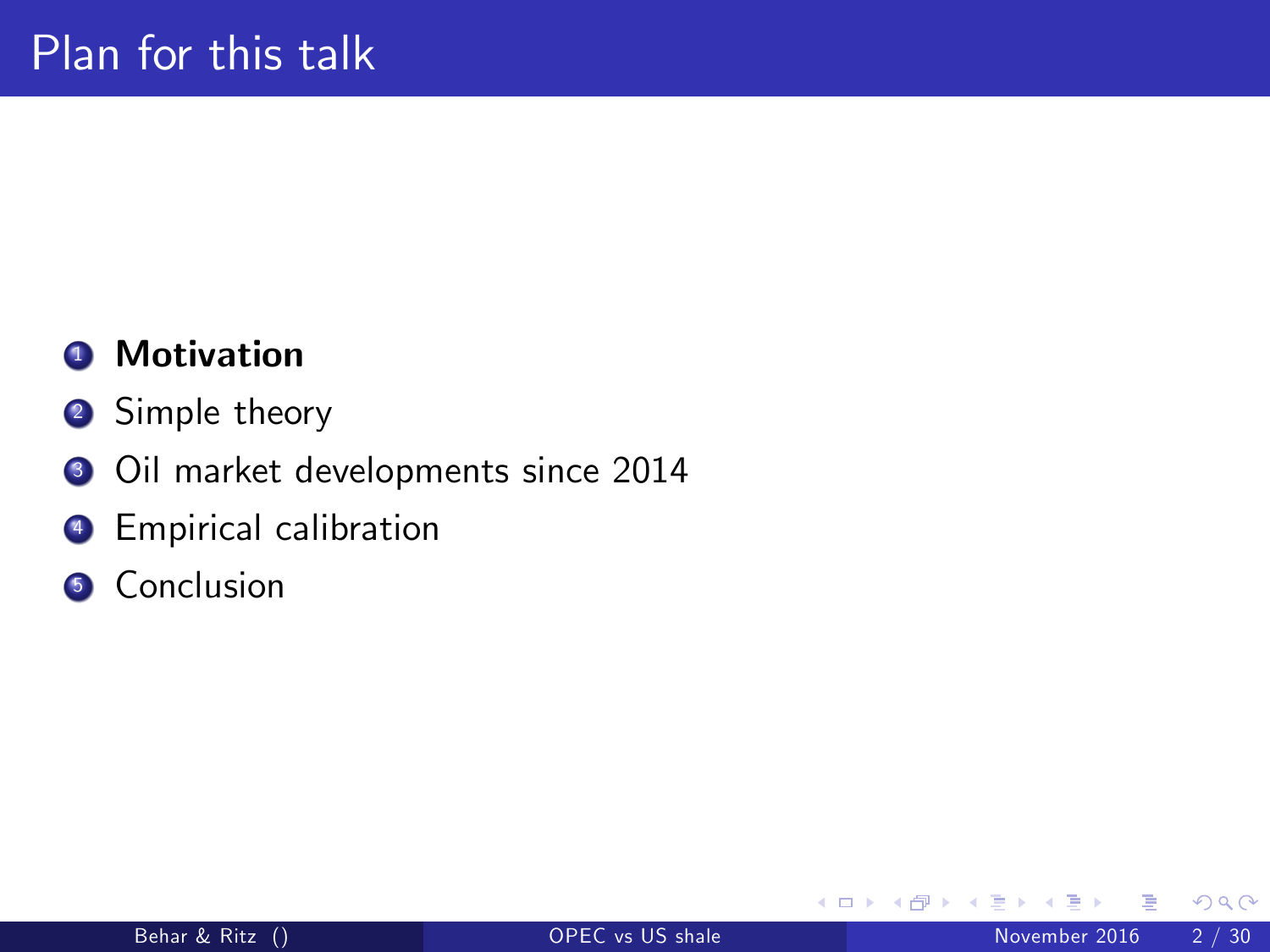# OPECís strategy shift since 2014

November 2014: OPEC decides against output cuts—despite weak demand, US shale growth & falling prices

Mr Al-Naimi, (former) Saudi Arabia Oil Minister:

 $\mathcal I$  a situation like this, it is difficult, if not impossible, for the kingdom or for OPEC to take any action that would reduce its market share and increase the shares of others..." (December 2014)

"Saudi Arabia ... enjoys very low production costs. And we are more efficient than other producers. It is an advantage we will use, as any producer would..." (March 2015)

**December 2015:** OPEC reiterates commitment to "market share" strategy; OPEC production rose in 2015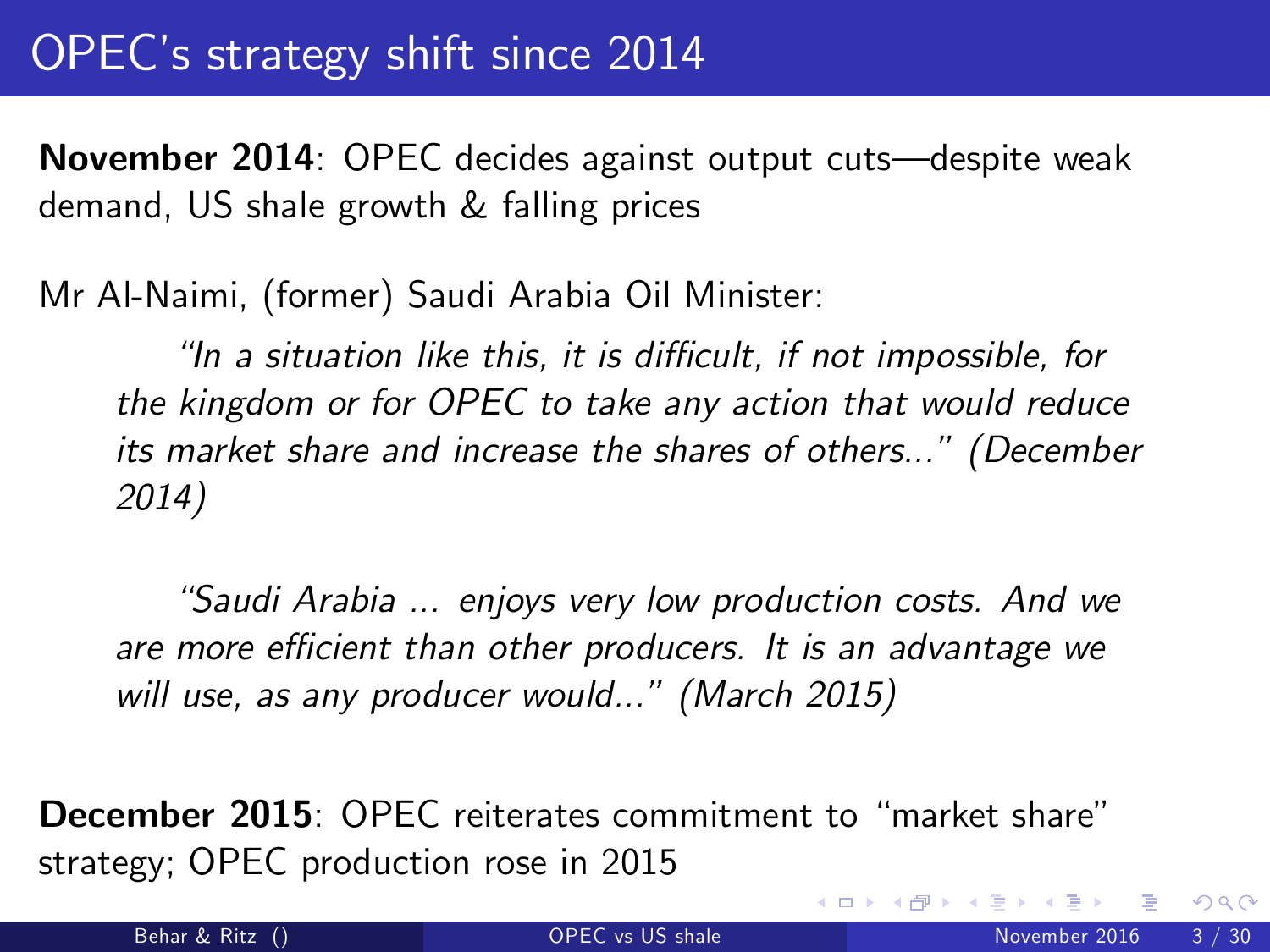### Sheikhs vs shale?



Source: The Economist, 6 December 2014

 $\leftarrow$   $\Box$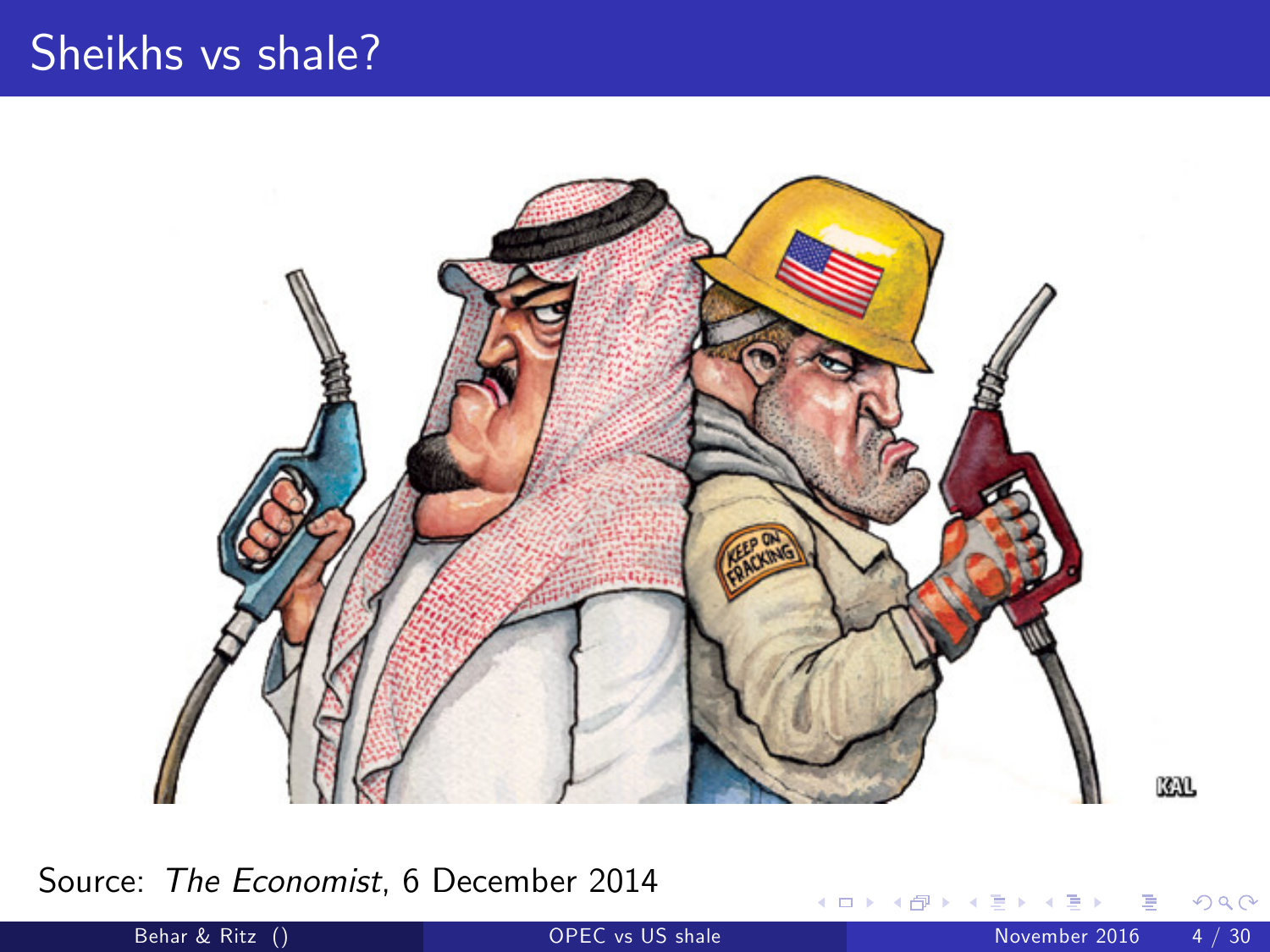Understand the drivers of such a "regime switch" by OPEC

- 1. Develop simple new model of the crude oil market
	- OPEC has market power with a choice between two strategies:
		- <sup>1</sup> "Accommodate" (price strategy)
		- <sup>2</sup> "Squeeze" (market-share strategy)
- 2. Empirically calibrate model to recent oil market data
- $\implies$  Were OPEC actions rational behaviour or "hara kiri"?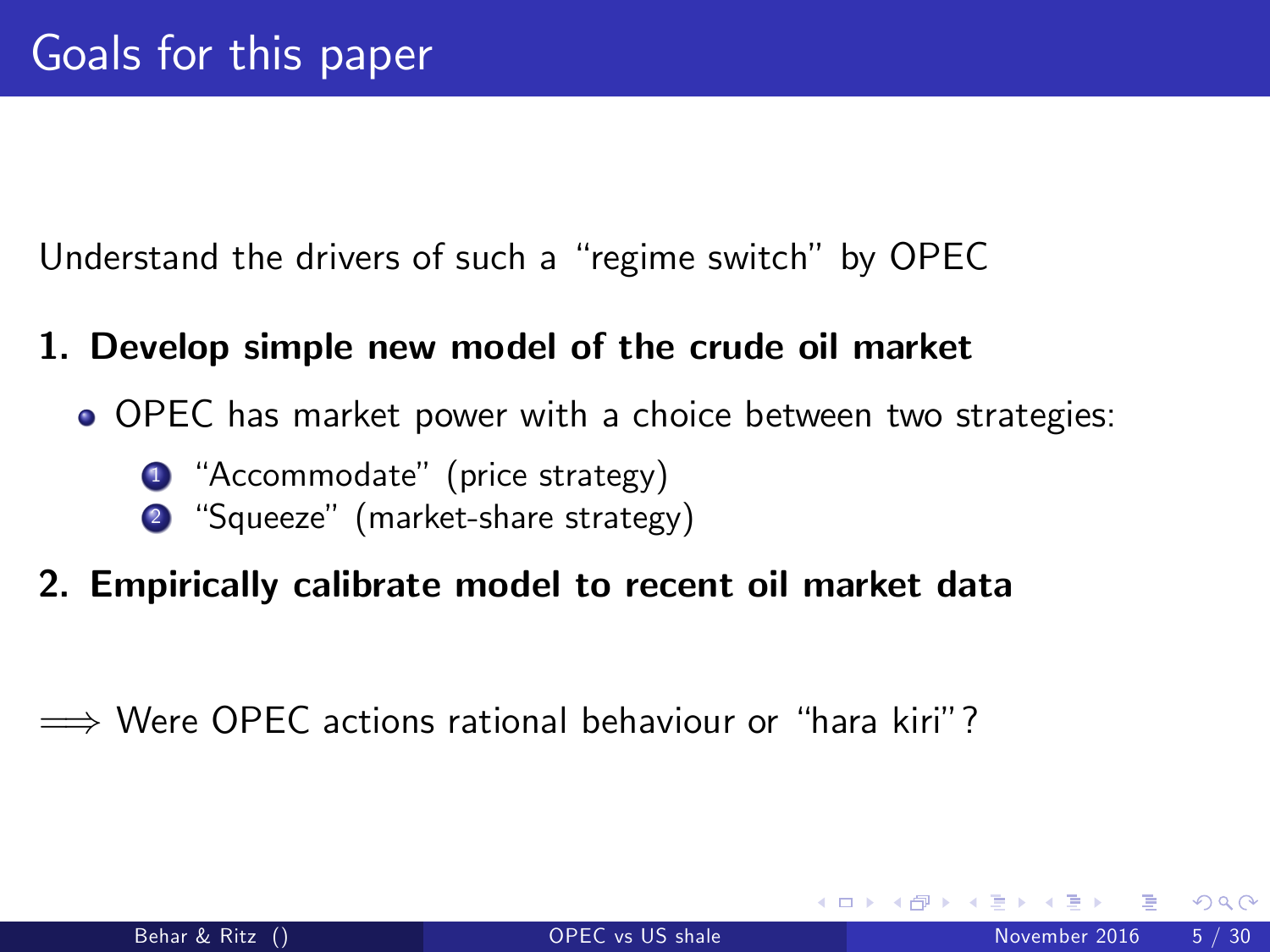**1** Theory shows that either strategy can be optimal for OPEC, depending on market fundamentals

- Factors favouring the market share strategy are qualitatively consistent with market developments leading up 2014
- Variation on standard IO theory of "limit pricing"
- 2 Calibration can *quantitatively* rationalize OPEC's regime switch in late 2014 from an ex ante perspective
	- Calibration does a reasonable job at capturing:
		- Oil market data before regime switch (2012-2014)
		- **2** Market factors that generate a regime switch (2014)
		- **3** Oil forecasts & futures prices (2020)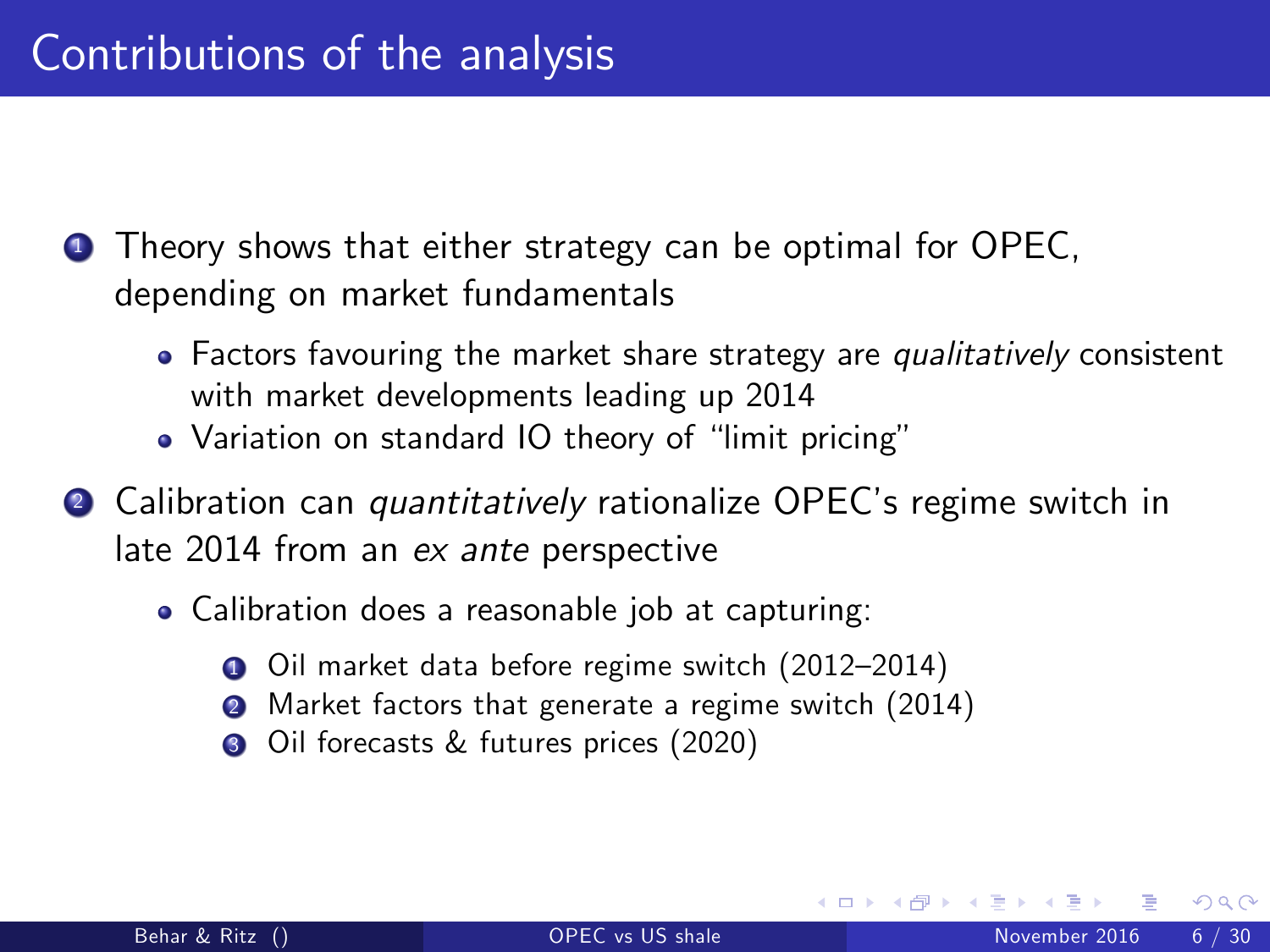#### **4 OPEC behaviour & oil market structure**

- Longer-term: Smith (2005); Brémond et al. (2012); Nakov & Nuño (2013); Almoguera et al. (2011); Huppmann & Holz (2012); Toews & Naumov (2016)
- Since late 2014: Fattouh, Poudineh & Sen (2016); Verleger (2016)

### <sup>2</sup> Limit pricing

- Classic IO theory
- Andrade de Sa & Daubanes (2016)

### <sup>3</sup> 2014-15 oil price crash

- $\bullet$  Baumeister & Kilian (2016); Baffes et al (2015); Hamilton (2015); IMF World Economic Outlook 2015; lots of policy discussion
	- Relative contributions of supply & demand factors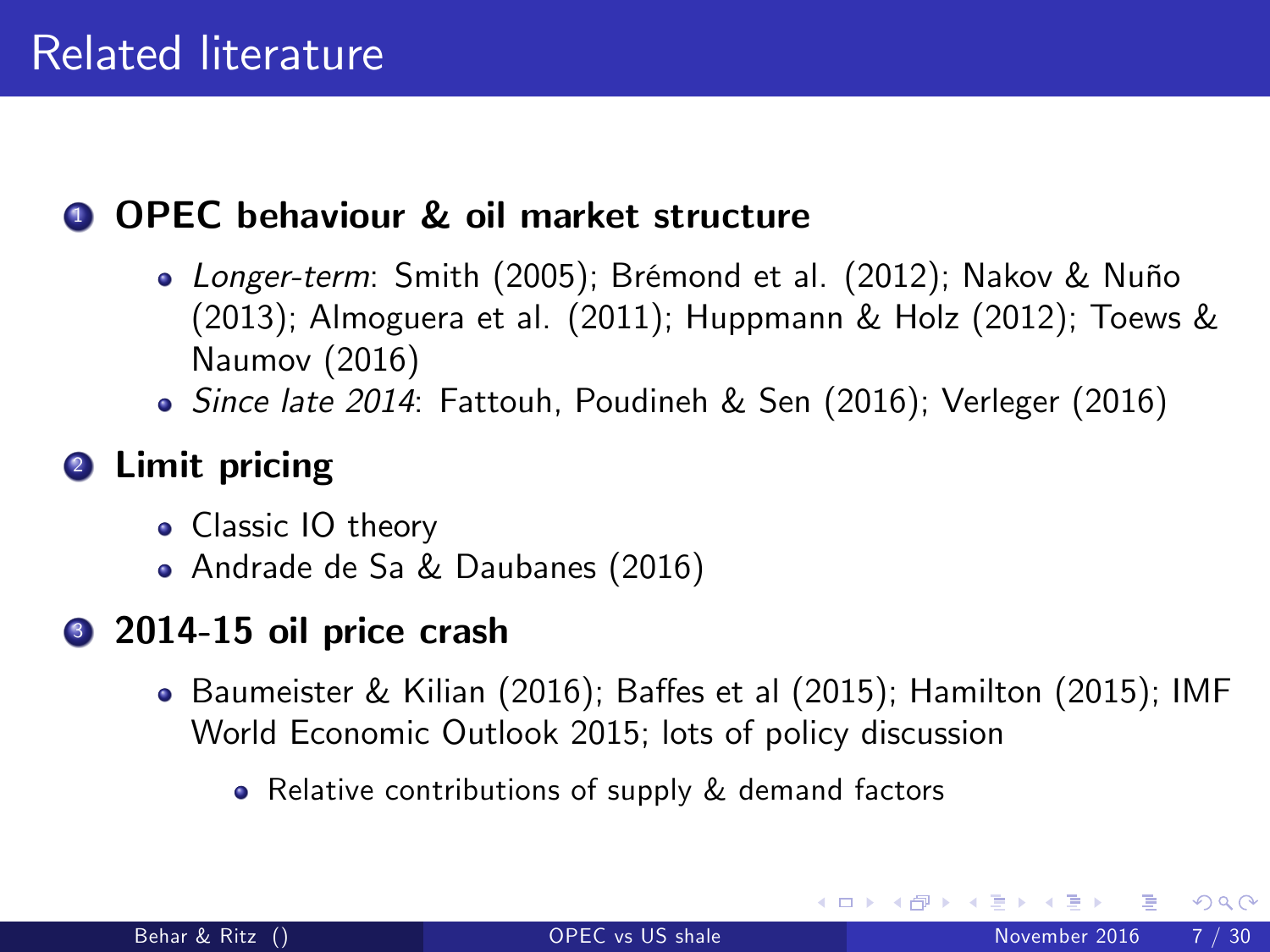- **1** Motivation
- <sup>2</sup> Simple theory
- <sup>3</sup> Oil market developments since 2014
- **4** Empirical calibration
- **6** Conclusion

4 0 8

 $QQ$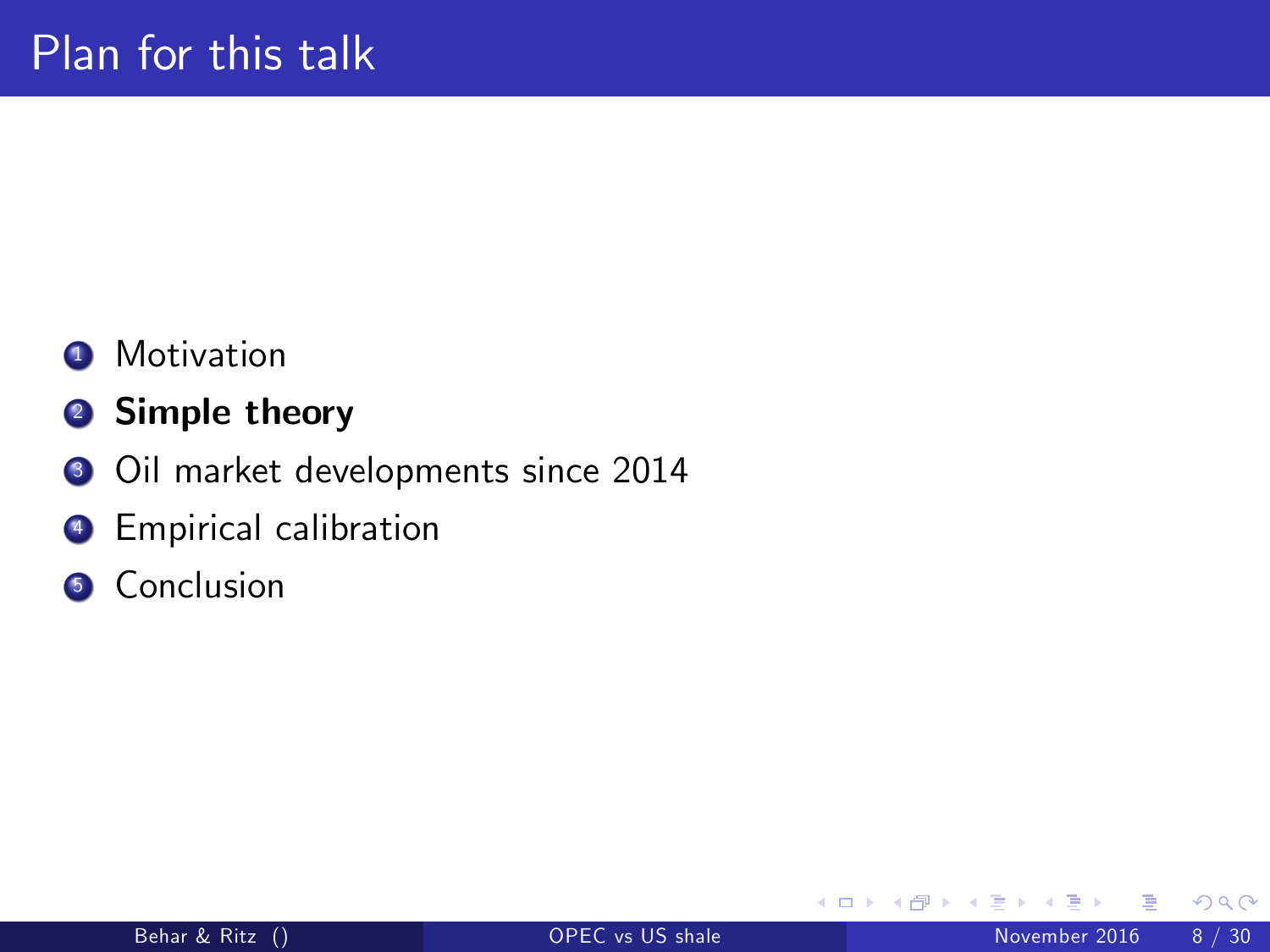### Supply

OPEC has a degree of market power

• Capacity  $K_i$  with marginal cost  $C_i$ 

Non-OPEC producers are price takers

- Producer  $n \in N$  has capacity  $K_n$  with marginal cost  $C_n$ 
	- Sell up to capacity as long as  $P > C_n$  (otherwise zero sales)
- **•** US shale has highest cost  $C_i \equiv \max_{n \in \mathbb{N}} \{C_n\} > C_i$
- Capacity of all non-OPEC, non-US shale players  $K_\ell \equiv \sum_{n \in \mathbb{N}\setminus\{i\}} K_n$

#### Demand

Global demand is linear  $D(P) = (\alpha - P)/\beta$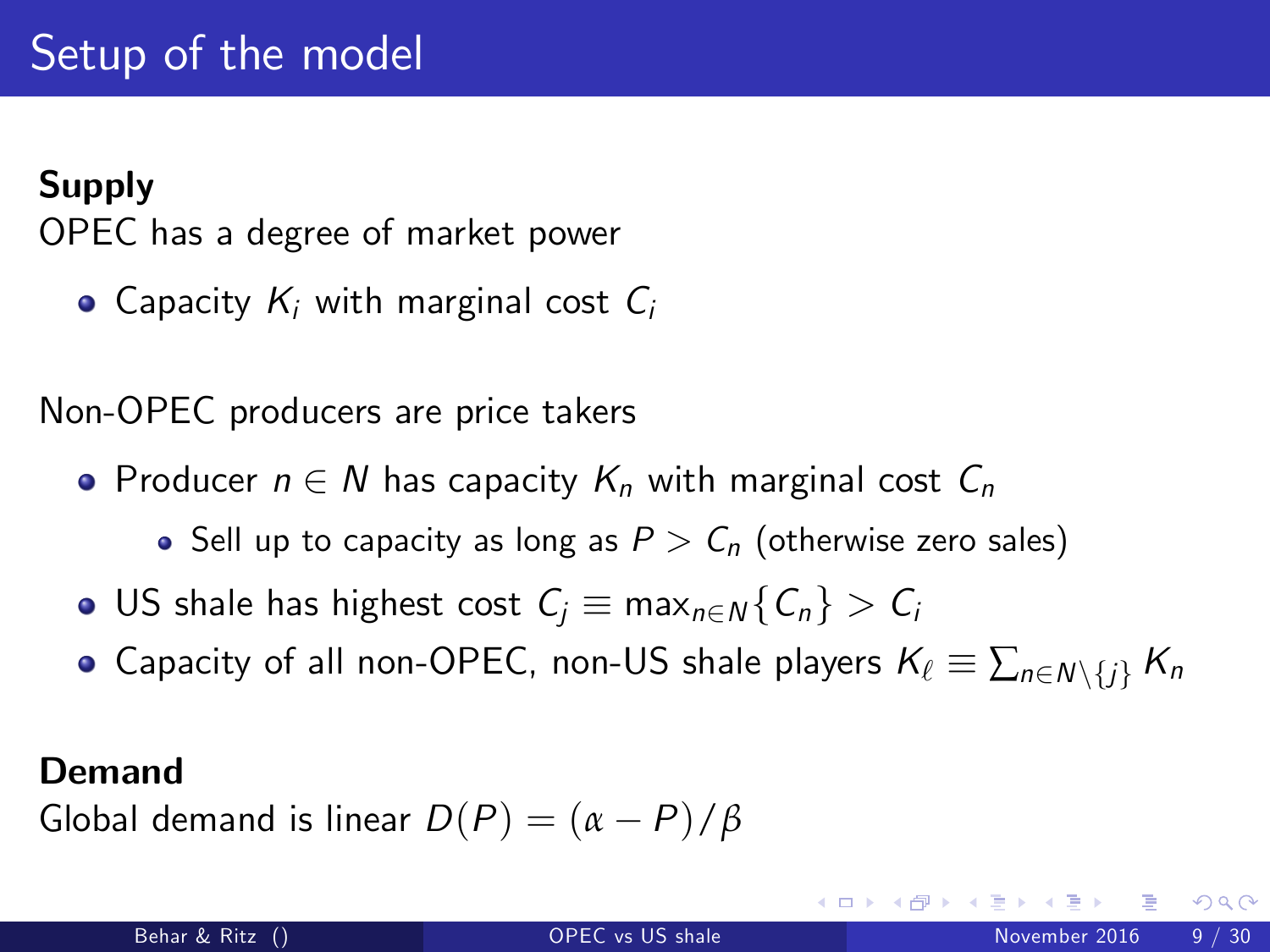# Setup of the model

#### OPEC chooses between two strategies

- $\bullet$  "Accommodate": Maximizing profits taking as given that US shale produces up to its capacity level  $\mathcal{K}_{j};$
- $\bullet$  "Squeeze": Lowering the market price to  $\mathit{C}_{j}$ , thus squeezing US shale out of the market.

### OPECís pricing power

- Reduced-form  $\lambda \in (0, 1]$  under accommodation strategy
	- **•** Efficient cartel if  $\lambda = 1$  (facing a competitive fringe)
	- Lower  $\lambda \implies$  weaker pricing power

#### Parameter assumptions

• A1. 
$$
(C_j - C_i) < \lambda [(\alpha - C_j) - \beta (K_j + K_\ell)]
$$

US shale viable under accommodation

• A2. 
$$
(\alpha - C_j) \leq \beta (K_i + K_\ell)
$$

. OPEC has sufficient capacity to squeeze

4 0 3 4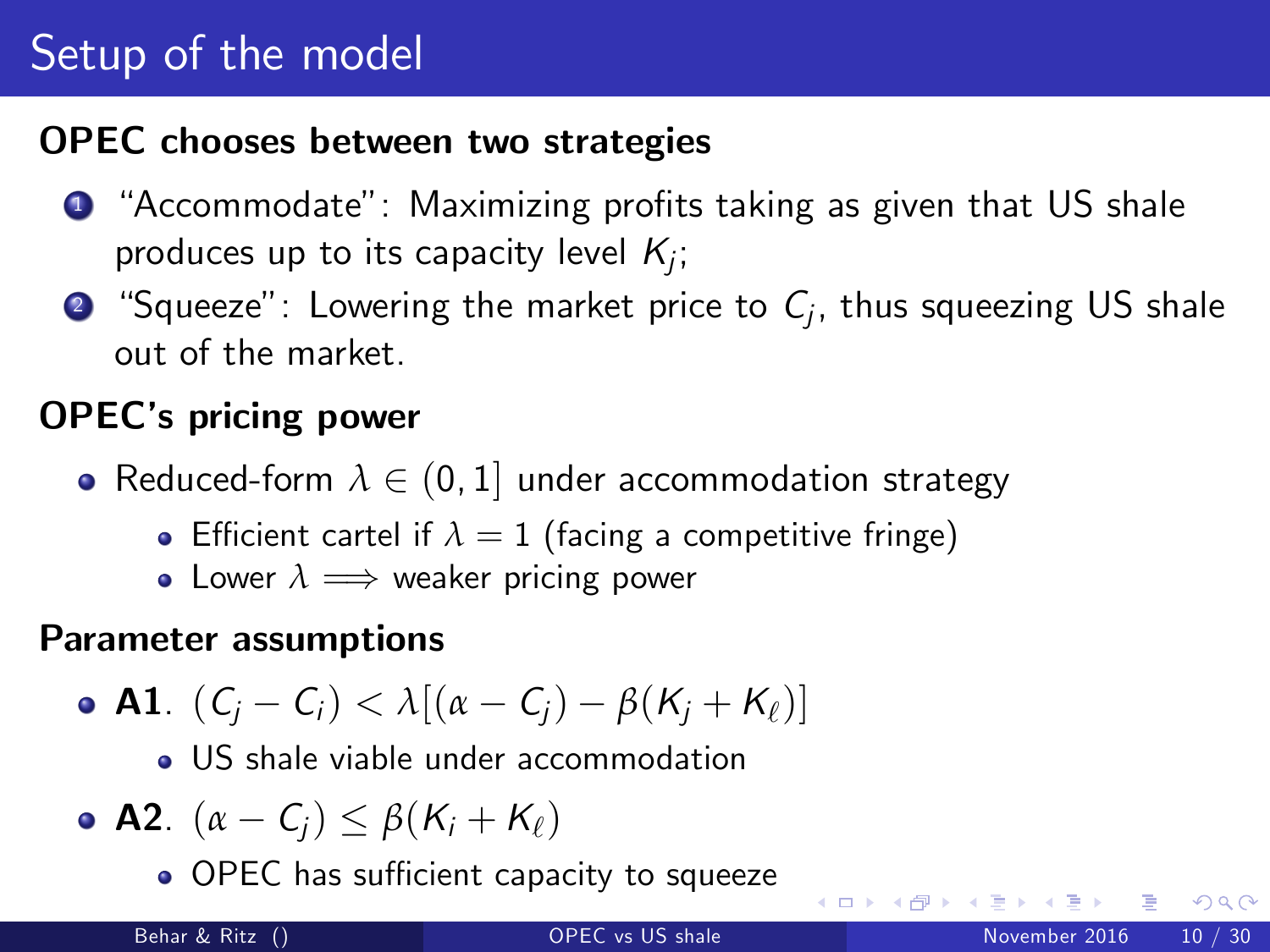## Analysis of OPECís strategies: Accommodation

OPEC faces residual demand  $\{D(P) - K_i - K_{\ell}\}\$  so chooses price (equivalently, output) to:

$$
\max_{P} \Pi_{i}(P) \equiv \{D(P) - K_{j} - K_{\ell}\} (P - C_{i})
$$

Parameter  $\lambda \in (0, 1]$  captures OPEC's pricing power  $\implies$  first-order condition  $0 = \{\lambda \left[ (\alpha - P) - \beta (K_i + K_j) \right] - (P - C_i) \}$ 

Market price & OPEC supply  $(\rightsquigarrow$  profits  $\Pi^*_i$ ):

$$
P^* = \frac{C_i + \lambda[\alpha - \beta(K_j + K_\ell)]}{(1 + \lambda)} > C_j \text{ (by A1)}
$$
  

$$
S_i^* = \{D(P^*) - K_j - K_\ell\} = \frac{[\alpha - \beta(K_j + K_\ell) - C_j]}{(1 + \lambda)\beta}
$$

"Swing producer" with  $-dS_i^* / d(K_j + K_\ell) = 1/(1 + \lambda) \in (\frac{1}{2})$  $-dS_i^* / d(K_j + K_\ell) = 1/(1 + \lambda) \in (\frac{1}{2})$  $-dS_i^* / d(K_j + K_\ell) = 1/(1 + \lambda) \in (\frac{1}{2})$  $\frac{1}{2}$  $\frac{1}{2}$  $\frac{1}{2}$ , 1)

∢ ロ ≯ → イ印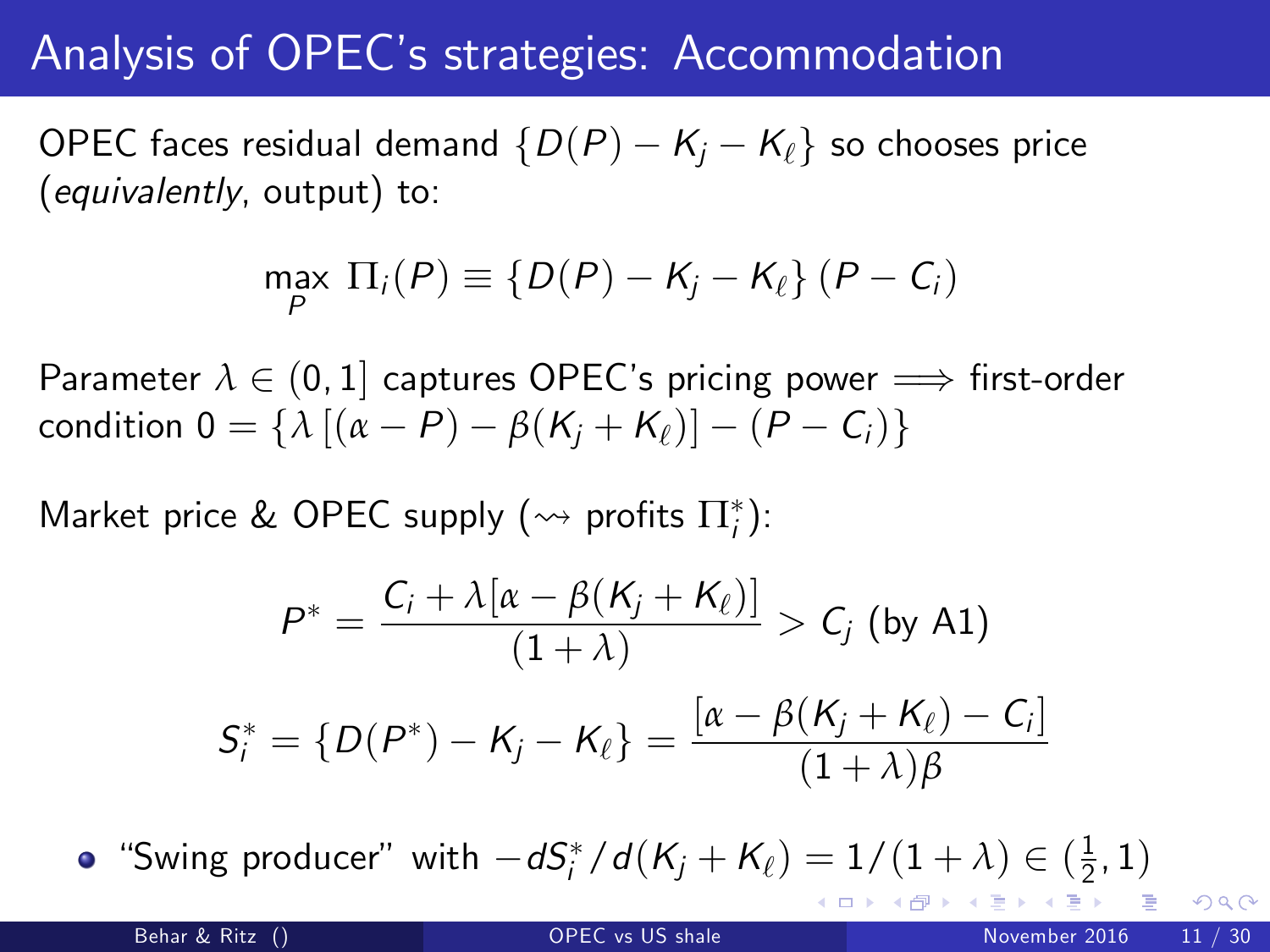By construction, OPEC chooses price  $P^{\ast\ast}= \mathcal{C}_j$  (equivalently, output)

- US shale oil sells zero
- Global demand  $D(P^{**}) = (\alpha C_j)/\beta$

 $\mathsf{OPEC}$  supply  $(\rightsquigarrow$  profits  $\Pi_i^{**})$ 

$$
S_i^{**} \equiv \{D(P^{**})-K_{\ell}\} = \left(\frac{(\alpha - C_j)}{\beta} - K_{\ell}\right) \leq K_i \text{ (by A2)}
$$

For identical parameters, OPEC supply is now higher  $S_i^{\ast\ast}>S_i^\ast$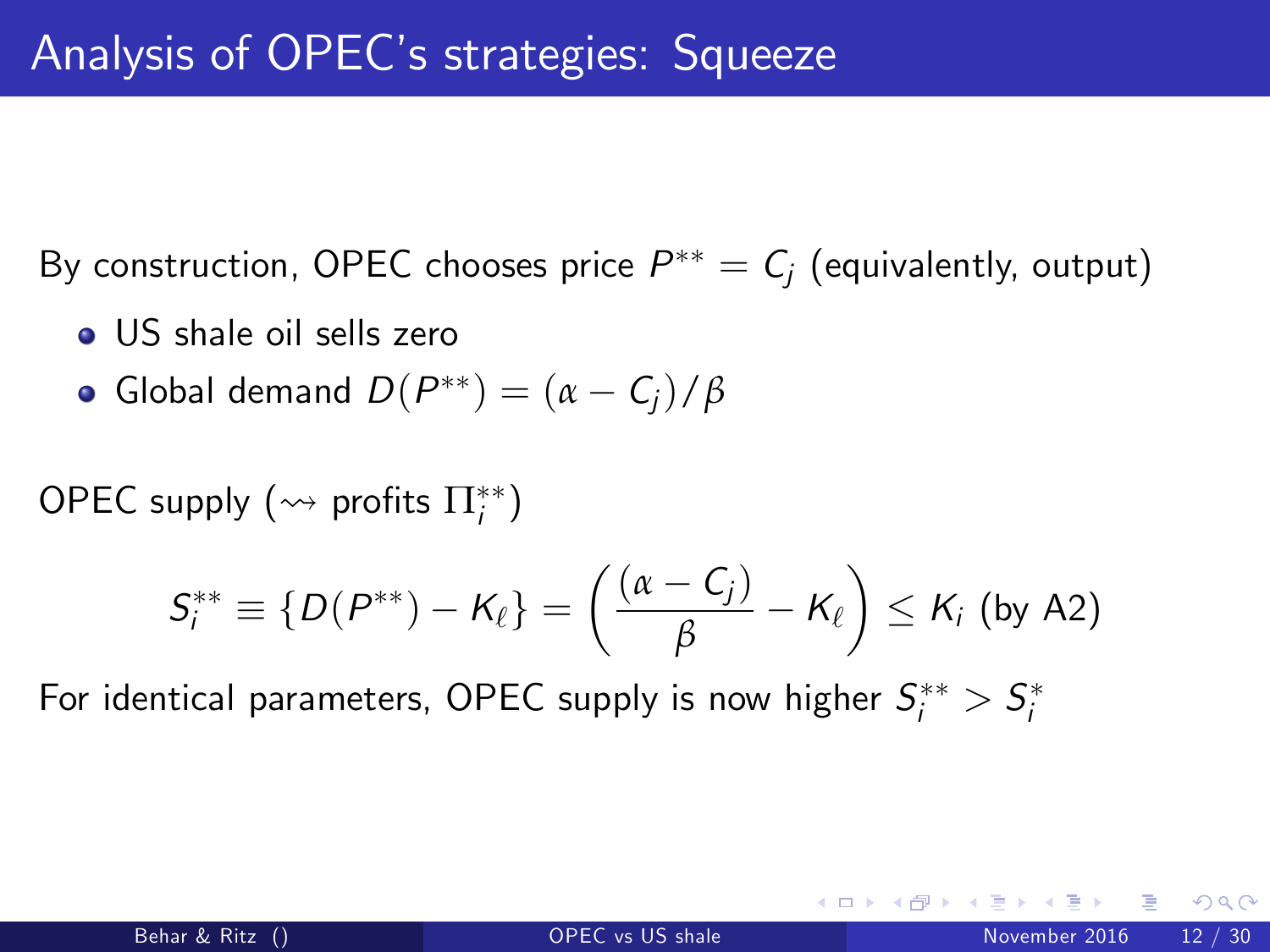#### Proposition

The "squeeze" strategy becomes relatively more attractive compared to the "accommodate" strategy, in that it offers relatively higher profits (that is, higher  $\Delta\Pi_i$ ), for OPEC under the following conditions: (i) the production capacity of high-cost player  $j(K_i)$  is larger; (ii) the internal cohesiveness of OPEC *λ* is lower; (iii) the global demand for crude oil *α* is lower; (iv) the marginal cost of player  $i(G_i)$  is higher; (v) the production capacity of other non-OPEC players  $\mathsf{K}_\ell$  is larger.

つひひ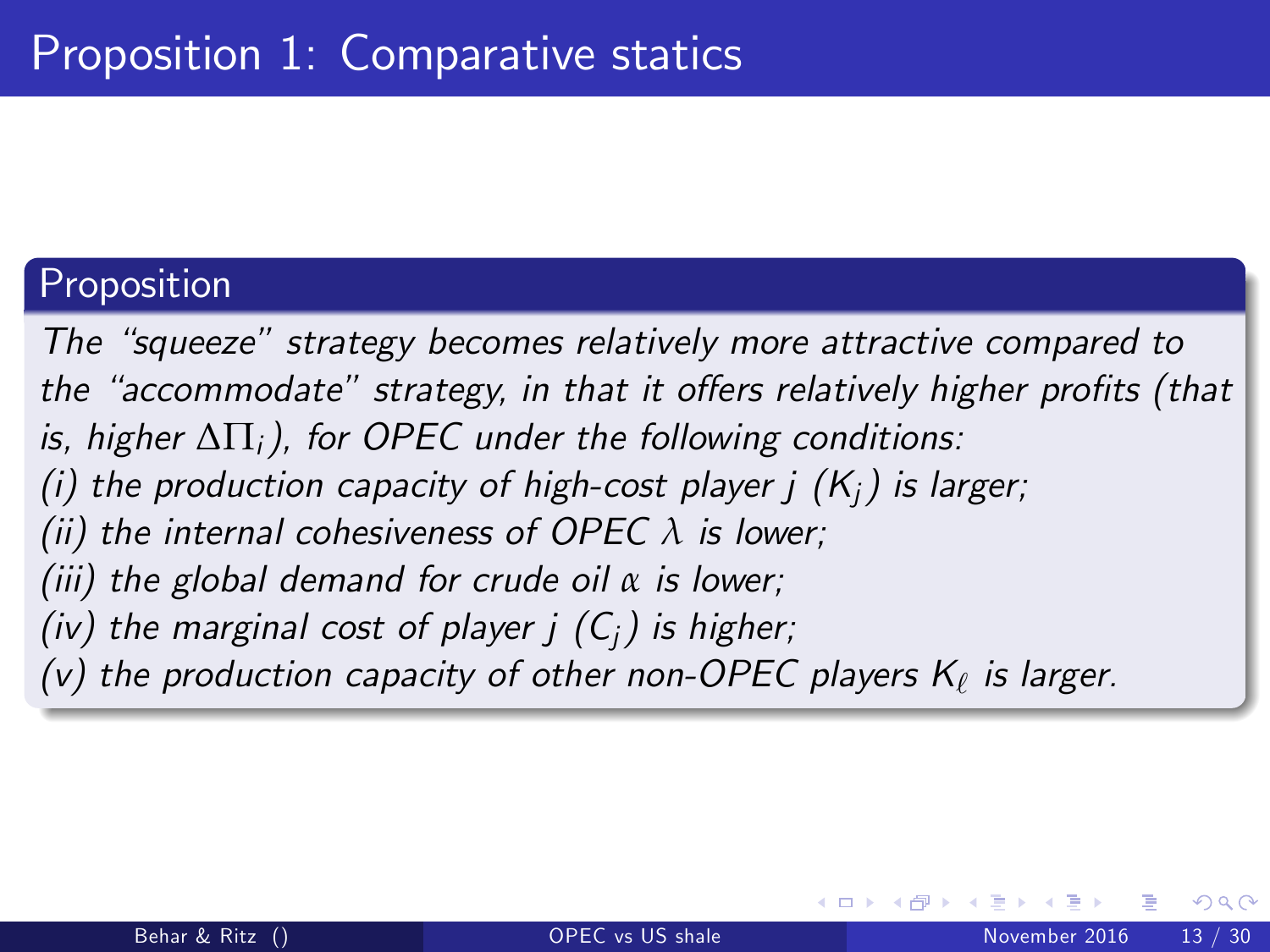#### Proposition

OPEC prefers the squeeze strategy (that is,  $\Delta \Pi_i > 0$ ) whenever the production capacity of high-cost player  *is sufficiently large,* 

$$
\begin{array}{rcl}\nK_j > & \left[\frac{1}{\beta}\left((\alpha - C_i) - (1 + \lambda)\sqrt{\frac{1}{\lambda}\left[(\alpha - C_j) - \beta K_\ell\right](C_j - C_i)}\right) - K_\ell\right] \\
& \equiv & \overline{K}_j\n\end{array}
$$

and otherwise accommodates if  $K_j \leq K_j$ . At this "regime switch", the oil price falls discontinuously from  $P^*(\overline{K}_j) = C_i + \sqrt{(1/\lambda)\left[ (\alpha - C_j) - \beta K_\ell \right] (C_j - C_i)}$  to  $P^{**} = C_j$ .

NB. Market-share strategy does not rely on a subsequent "harvesting" period with again-higher prices

つへへ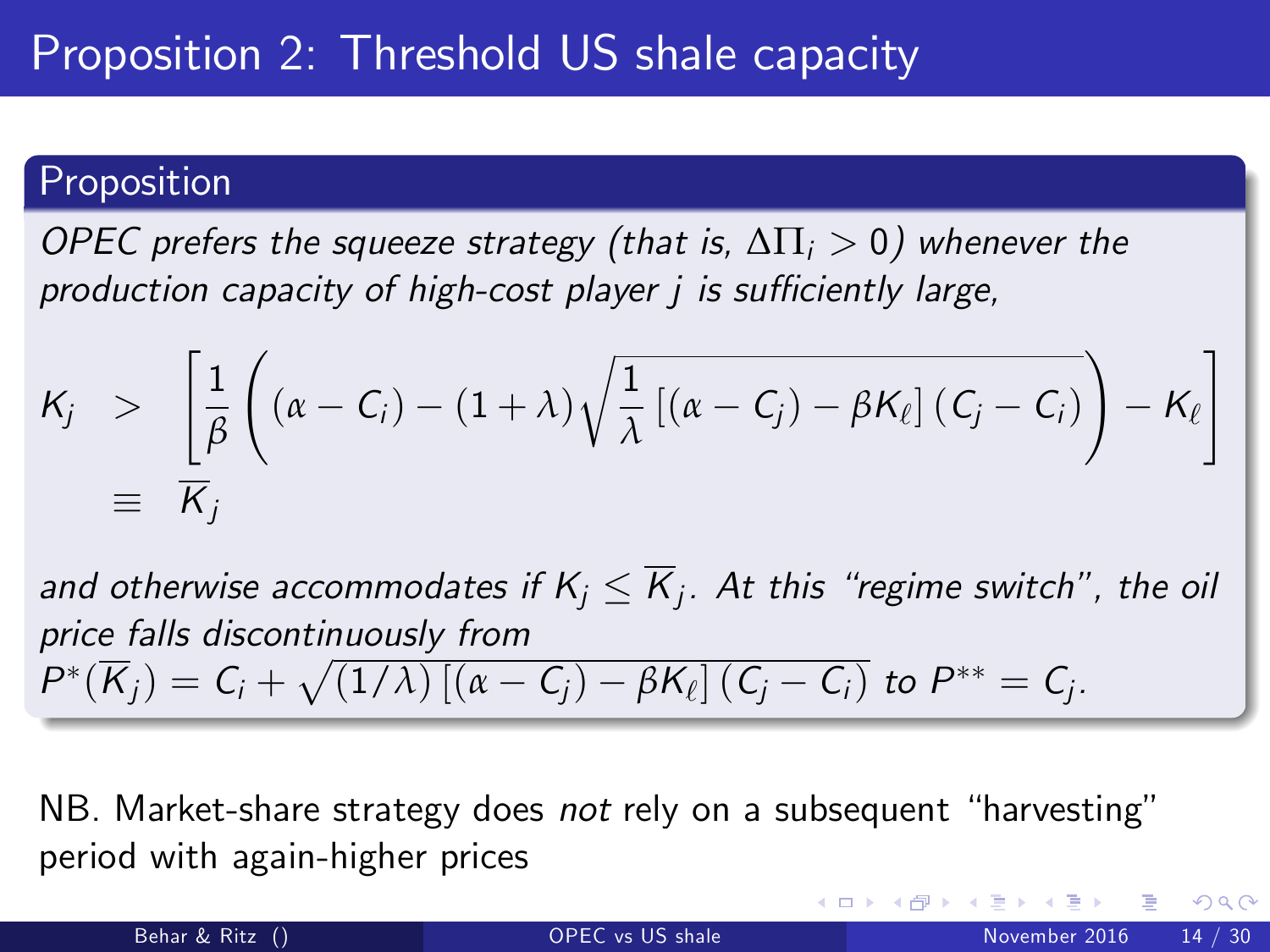### Impact of US shale growth on OPEC's strategy



#### US shale capacity

|  | Behar & Ritz () |  |
|--|-----------------|--|
|  |                 |  |
|  |                 |  |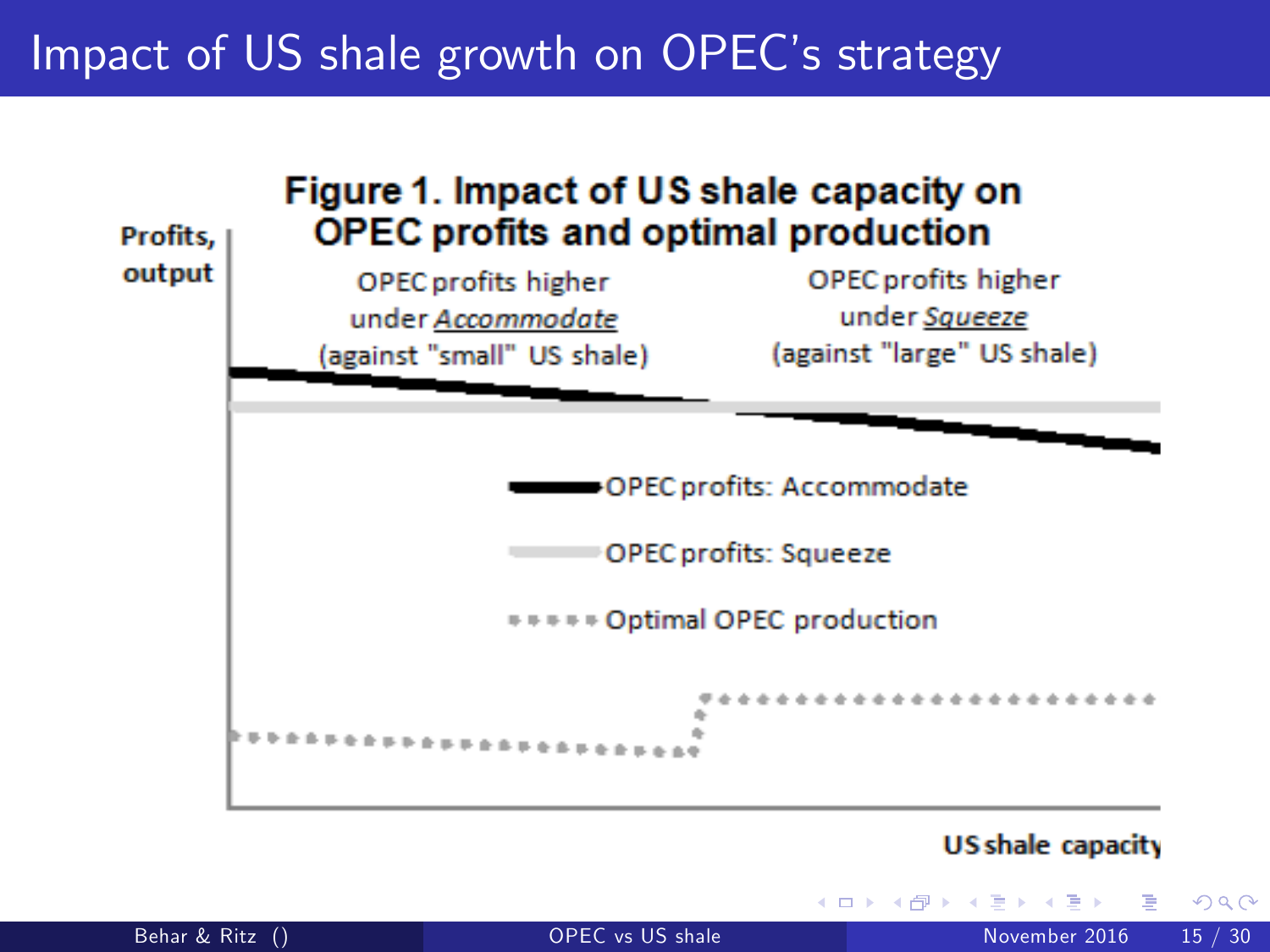#### Proposition

(i) Suppose that an increase in capacity of player j, from  $\mathsf{K}_j^\prime\leq \mathsf{K}_j$  to  $\mathcal{K}'_j > \mathcal{K}_j$ , induces a regime switch from accommodate to squeeze. This leads to an increase in OPEC's production,  $S_i^{**} > S_i^*$ . (ii) Suppose that a decline in global oil demand, from α' to α'', induces a regime switch from accommodate to squeeze, that is,  $K_j \leq K_j(\alpha')$  but  $K_j > K_j(\alpha'')$ . This leads to an increase in OPEC's production,  $S_i^{**} > S_i^*$ , as long as the demand decline  $\Delta \alpha \equiv (\alpha' - \alpha'')$  is not too large.

つひひ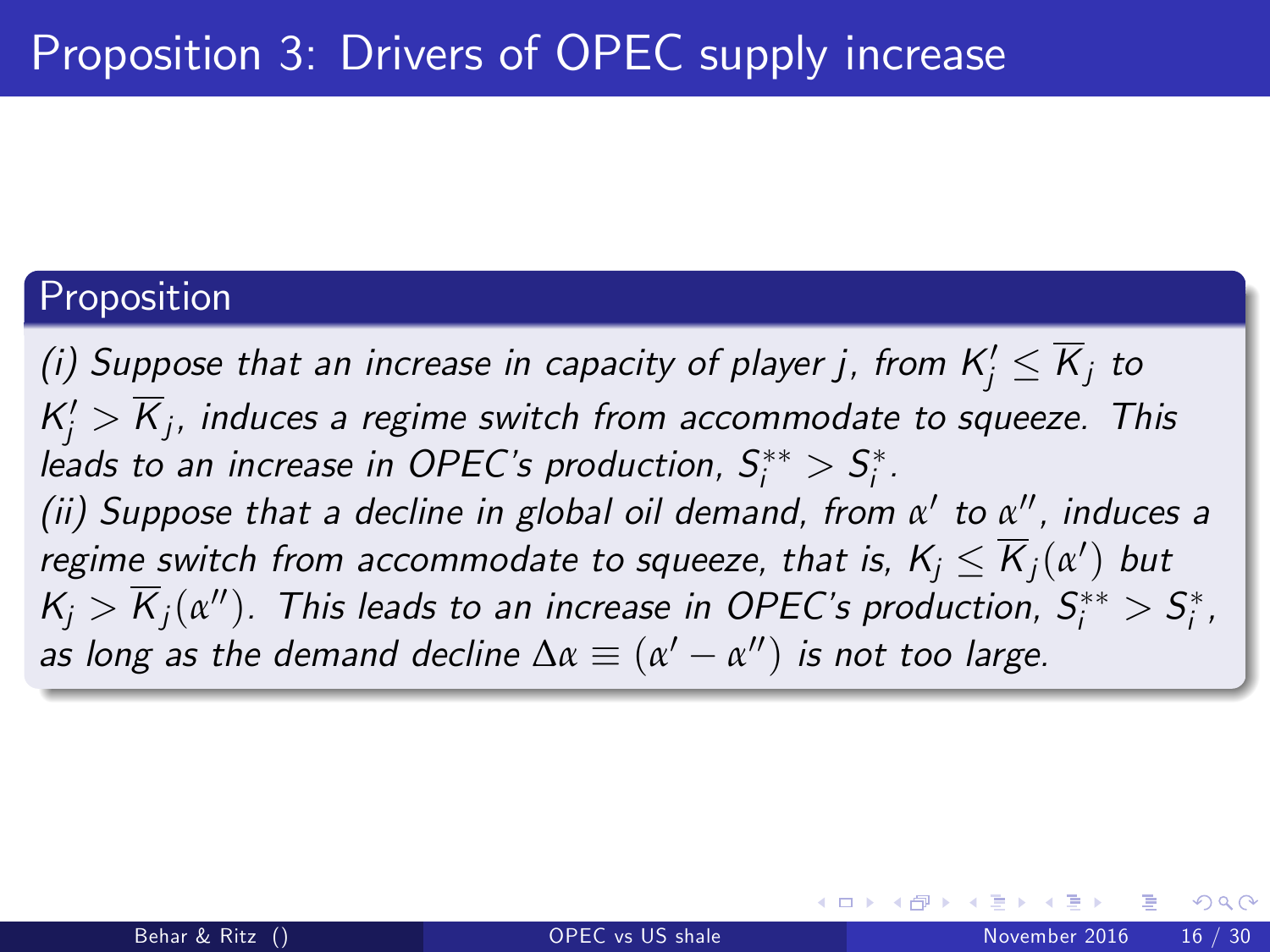### **1** Motivation

<sup>2</sup> Simple theory

#### <sup>3</sup> Oil market developments since 2014

- **4** Empirical calibration
- **6** Conclusion

4 0 8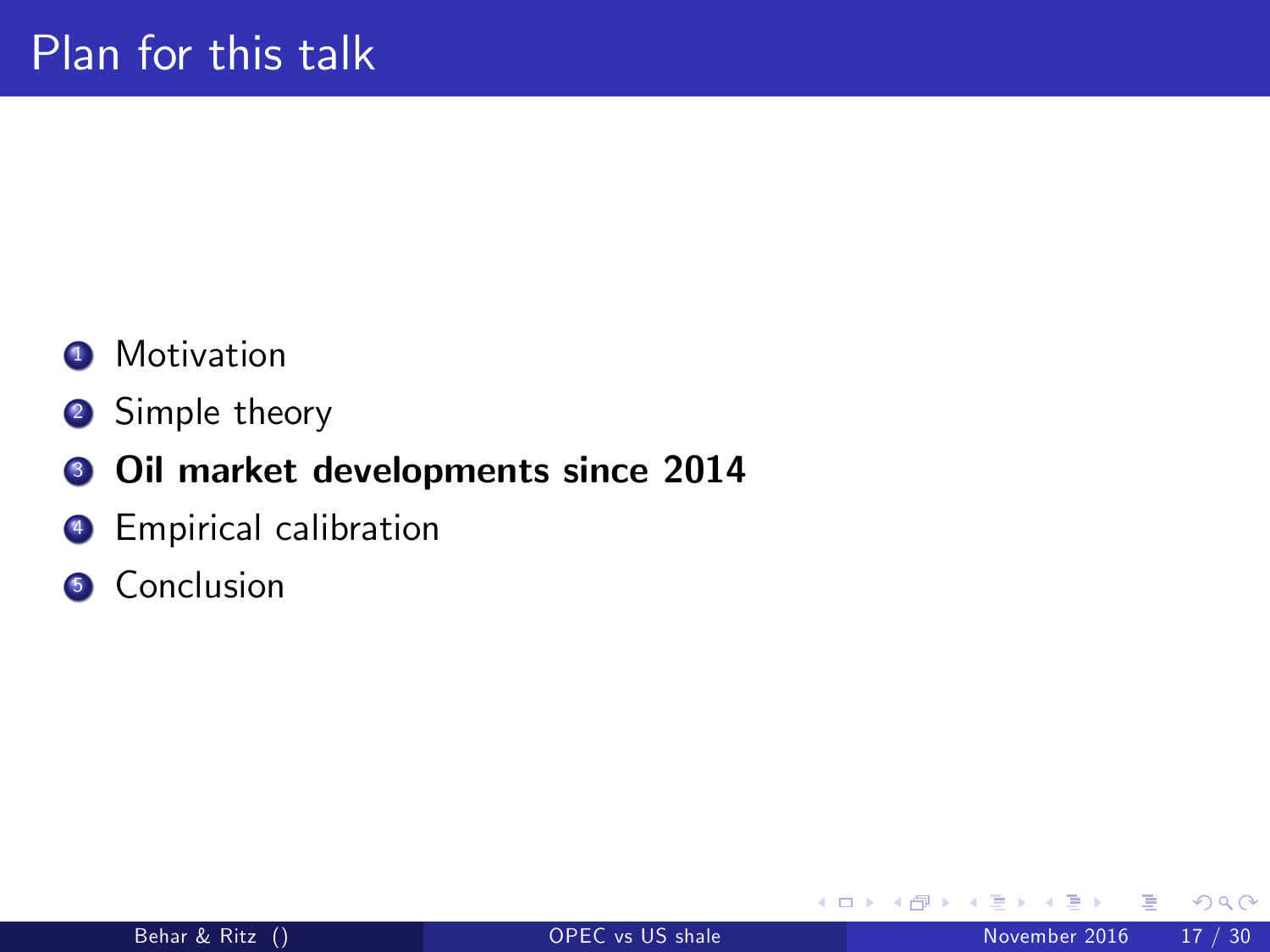# Supply overtook demand  $&$  prices crashed in 2014–15

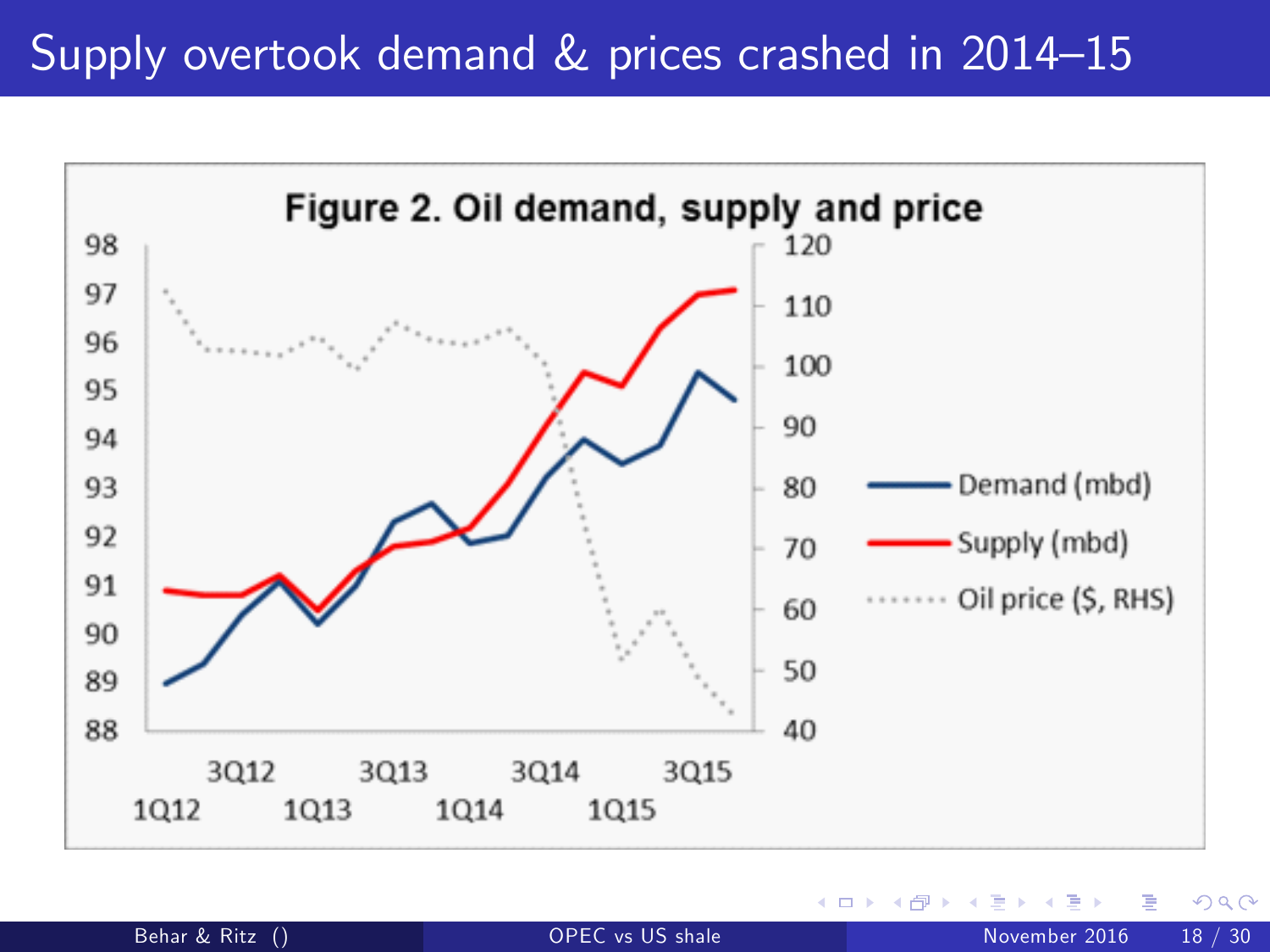<span id="page-18-0"></span>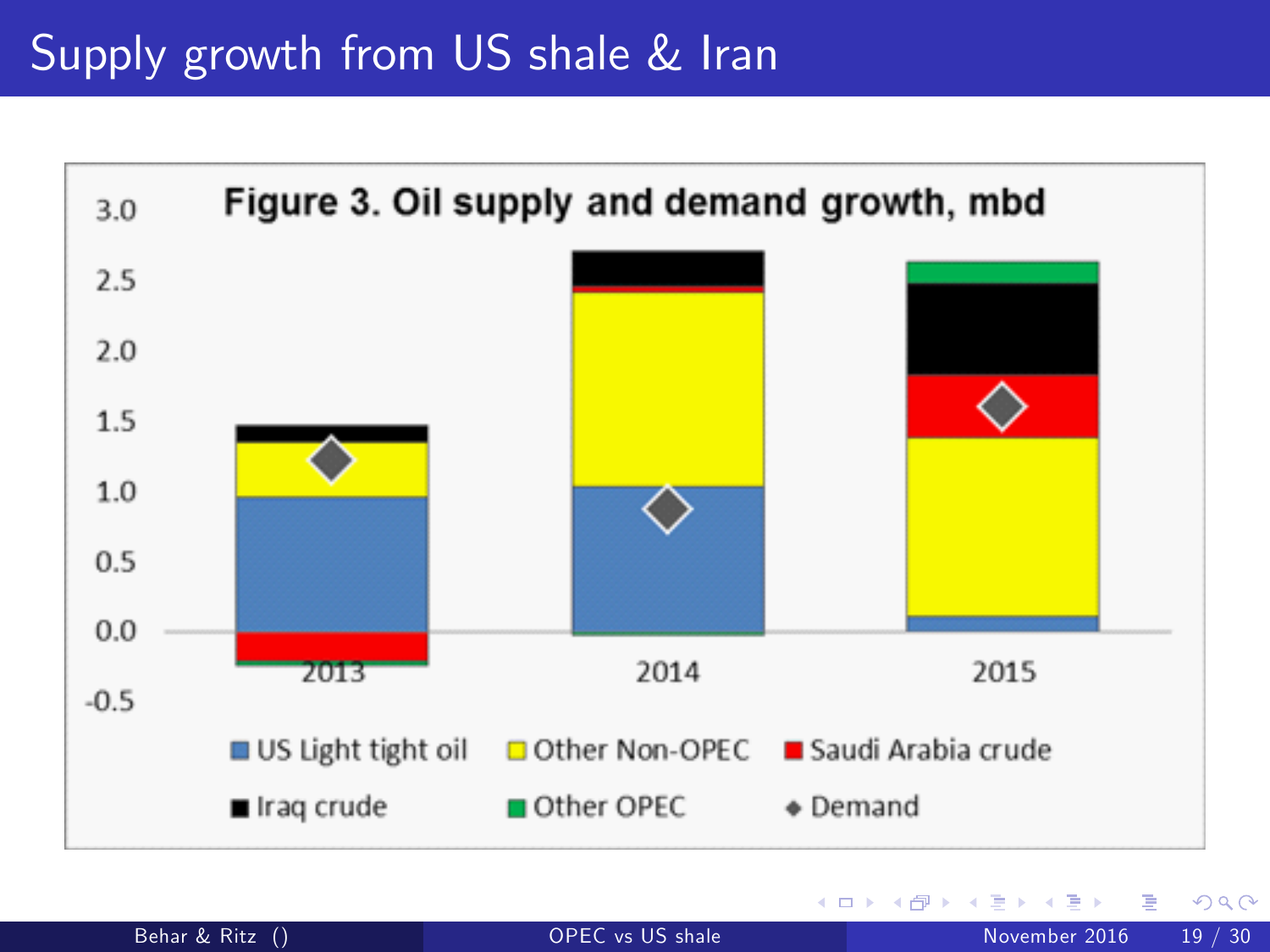# Drivers of a regime switch

- **1** Global demand weakened ( $\rightsquigarrow$  squeeze)
	- Slow GDP growth, with downward revisions; energy efficiency
- **2** US shale output rose ( $\rightsquigarrow$  squeeze)
	- Output beat EIA forecasts; successive upward revisions
- Non-US output rose ( $\rightsquigarrow$  squeeze)
	- Production increased mostly by Brazil & Canada
- $\bigodot$  OPEC coordination difficulties intensified ( $\rightsquigarrow$  squeeze)
	- Mounting fiscal revenue pressures; role of Iraq; time-varying *λ*-estimates
- $\bullet$  US marginal costs declining ( $\rightsquigarrow$  accommodate)

Plus:

- $\bullet$  OPEC spare capacity rose ( $\rightsquigarrow$  squeeze, indirectly via A2)
	- Higher Iraq capacity vs Libya & Iran outages
	- •Spar[e](#page-29-0) capacity  $=$  sustainable capacity  $-$  [call](#page-18-0) [on](#page-20-0) [O](#page-19-0)[P](#page-20-0)[EC](#page-0-0) [cr](#page-29-0)[ud](#page-0-0)e

<span id="page-19-0"></span> $QQ$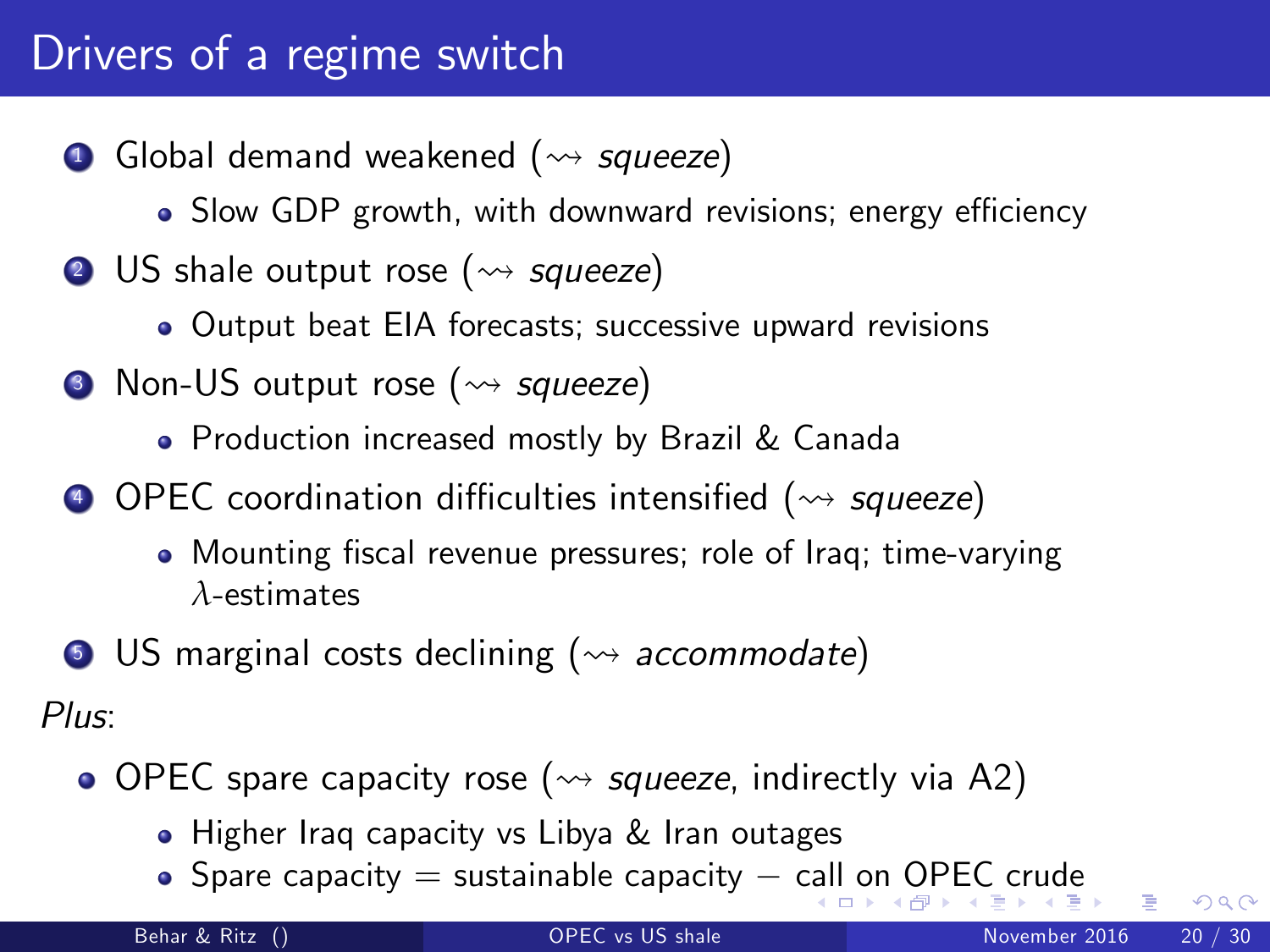# OPEC coordination?



He [Mr Al-Naimi] used to arrive early for such gatherings and mingle with officials; in June  $[2014]$ , he turned up at the last minute and attended one session

<span id="page-20-0"></span>There is no point in talking. . . as everyone does as they please. (Wall Street Journal)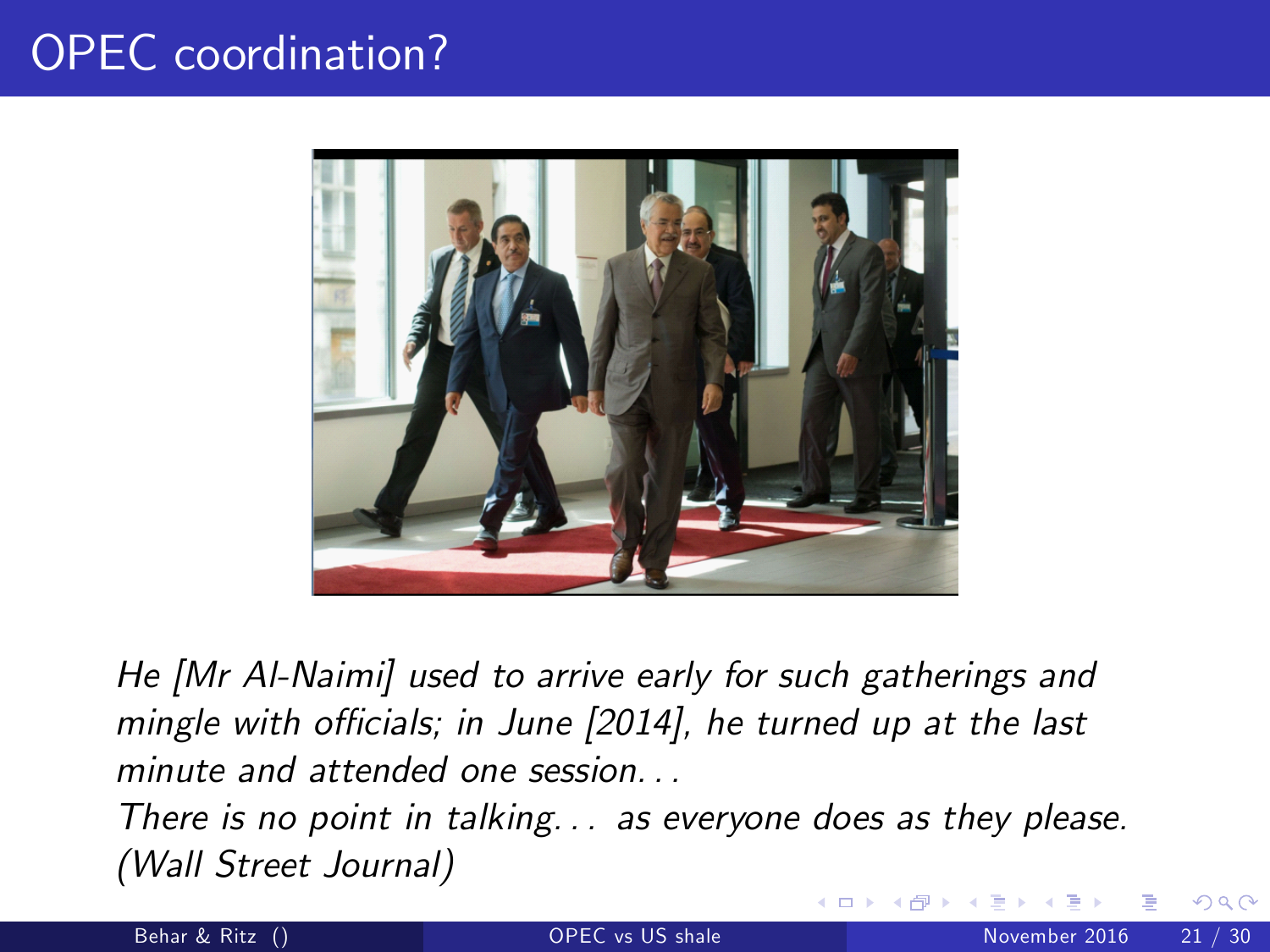# Oil market responses following end 2014

- **1** US shale showed *some* signs of scaling back
	- Rig counts down by 62% over next 12 months to end-2015
	- Output down but only modestly so far (relative to 2014 or forecasts)
		- Cost savings (supply chain squeeze) & hedging effects



∢ □ ▶ ⊣ *f*il

- **2** Other non-OPEC supply showed mixed responses
	- Non-OPEC investment ( $\approx$  future supply) cut drastically
	- Non-OPEC output rose in 2015—produce "as flat out as you can" (Shell CFO)
- <sup>3</sup> Demand accelerated only slightly with lower prices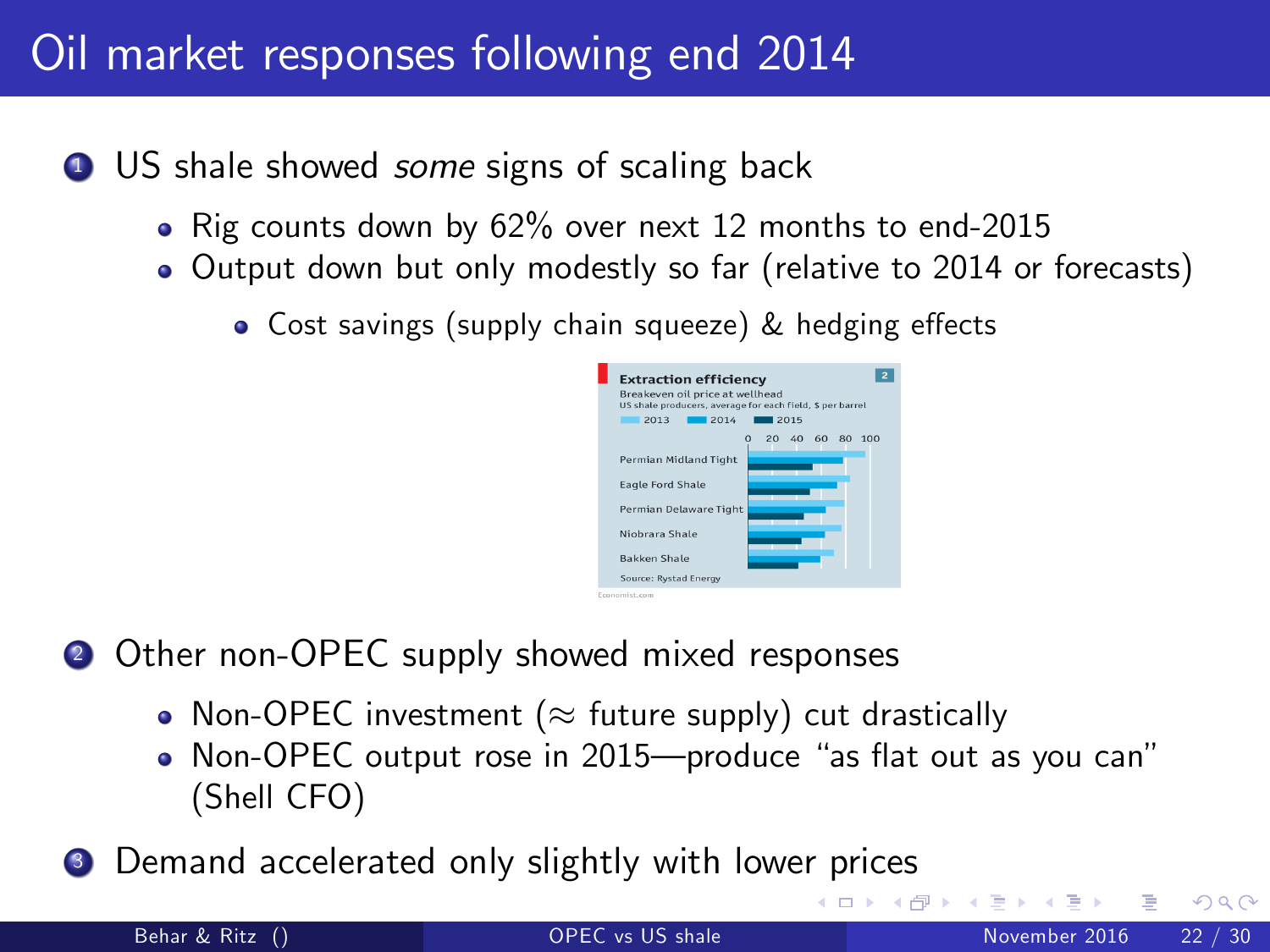### **1** Motivation

- <sup>2</sup> Simple theory
- <sup>3</sup> Oil market developments since 2014
- **4** Empirical calibration
- **6** Conclusion

4 0 8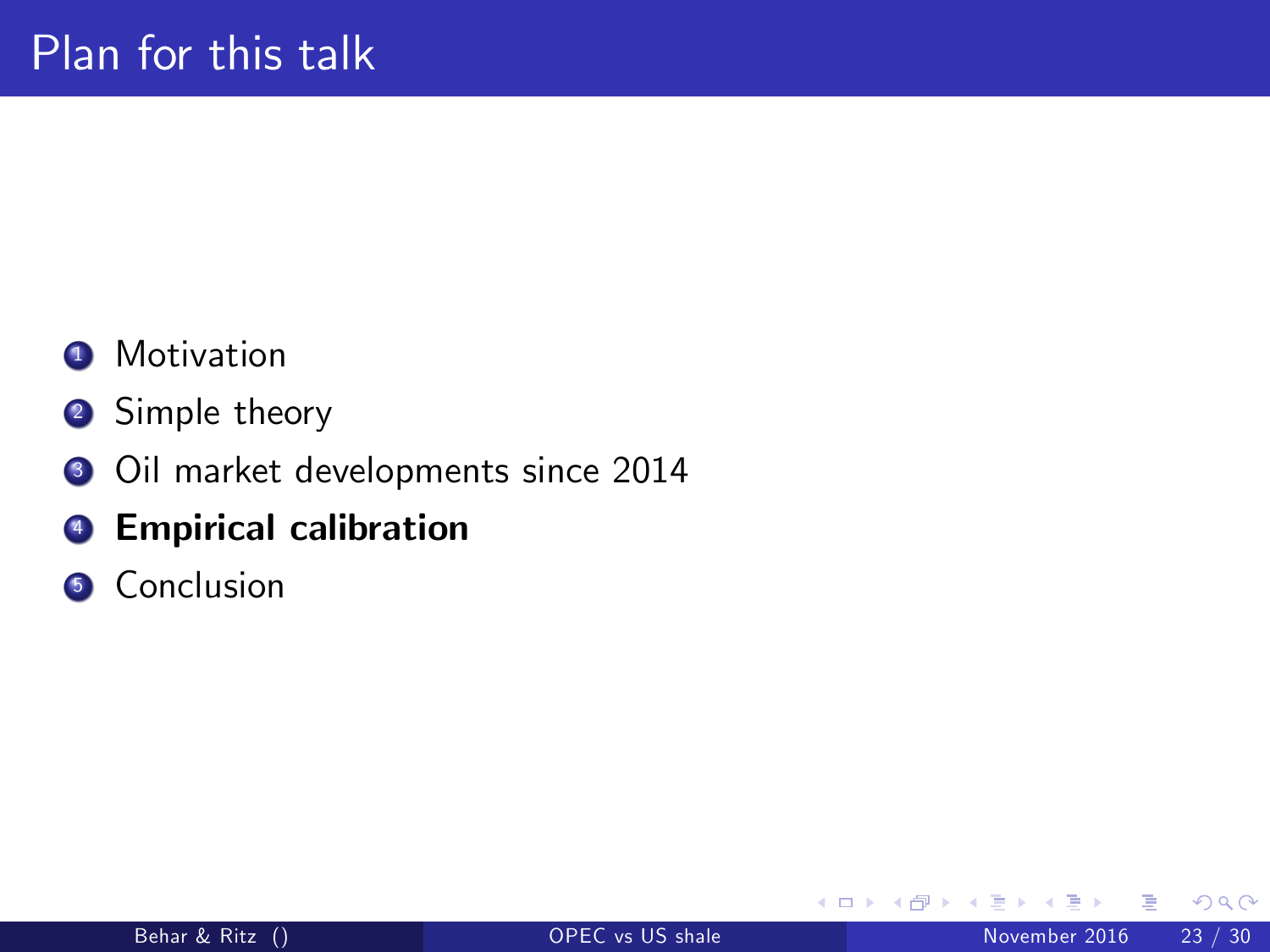#### Prices & demand

IMF World Economic Outlook database; IEA Medium-Term & Monthly Oil Market Reports (2015, 2016)

### **• Supply**

IEA Medium-Term & Monthly Oil Market Reports (2015, 2016)

### Capacity

IEA Medium-Term Oil Market Reports (2015, 2016); EIA

#### Costs

- <span id="page-23-0"></span>• Industry reports (various)
	- · Significant uncertainty around US shale costs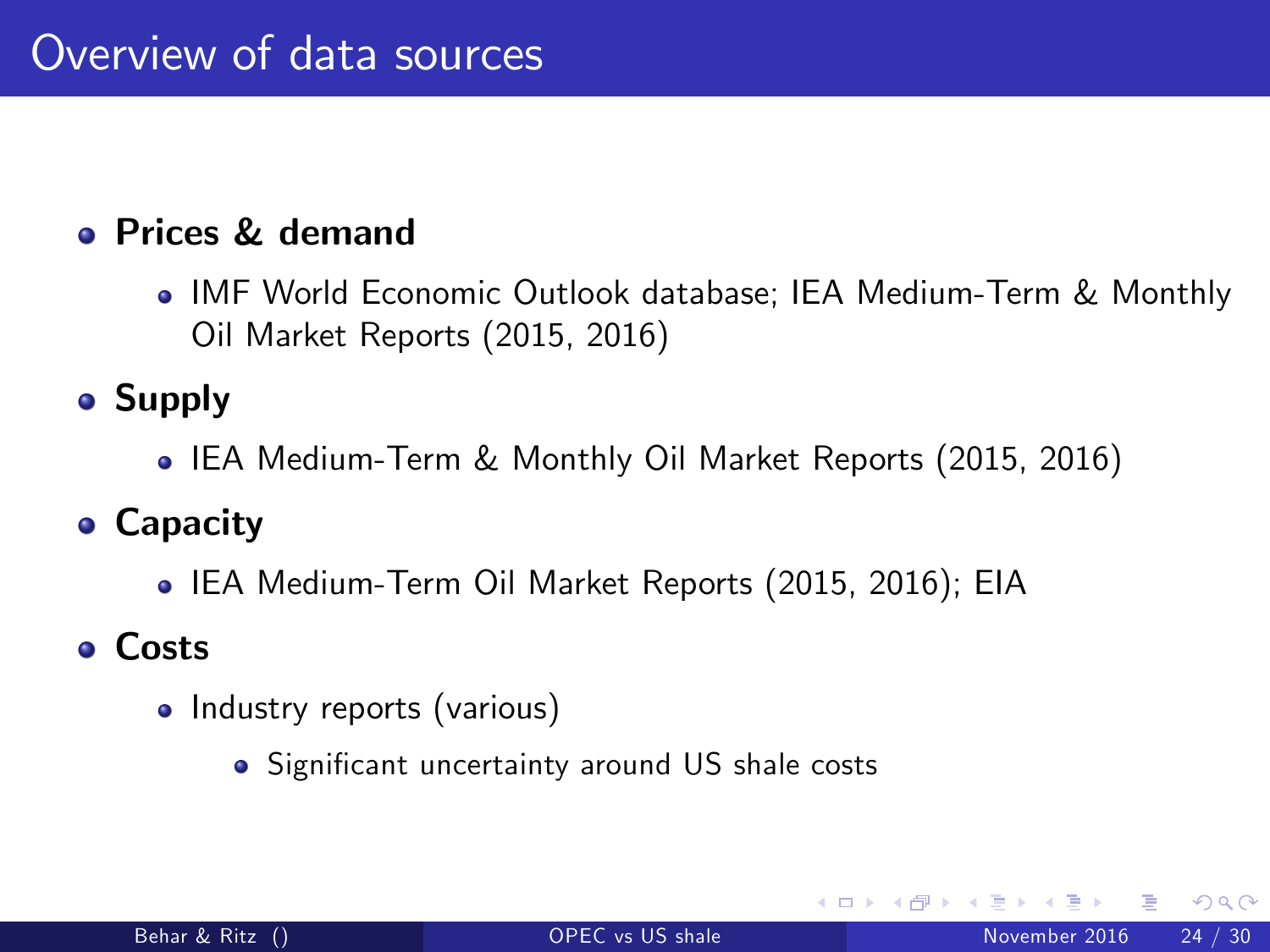# Calibration I: Accommodation scenarios (2012-14)

|                       | <b>Scenario</b>                            | 1A (2012) | 1B (2014Q2)   |
|-----------------------|--------------------------------------------|-----------|---------------|
| $\mathcal{P}$         | Price (\$/barrel)                          | 105       | 106           |
| D                     | Demand (mbd)                               | 90.7      | 92.0          |
|                       | Demand elasticity                          | $-.14$    | $-.14]$       |
| $\alpha$              | Demand intercept                           | 831       | 843           |
| S                     | Global supply (actual)                     | 90.9      | 95.4          |
| $S_i$                 | OPEC supply (actual)                       | 37.6      | 36.4          |
|                       | OPEC supply (accommodate)                  | 37.4      | 33.1          |
| $S_i^*$<br>$S_i^{**}$ | OPEC supply (squeeze)                      | 41.2      | 39.7          |
| $K_i$                 | OPEC capacity (mbd)                        | 41.3      | 41.4          |
| $K_i$                 | US shale capacity (mbd)                    | 2.0       | 4.0           |
| $K_{\ell}$            | ROW capacity (mbd)                         | 51.3      | 55.0          |
| $C_i$                 | OPEC marginal cost                         | 10        | 10            |
| $C_j$                 | US shale marginal cost                     | 90        | 85            |
| $\lambda$             | OPEC pricing power                         | .32       | .36           |
| $\overline{K}_j$      | Critical US shale size                     | 3.8       | 5.5           |
|                       | Behar & Ritz ()<br><b>OPEC</b> vs US shale |           | November 2016 |

<span id="page-24-0"></span> $QQ$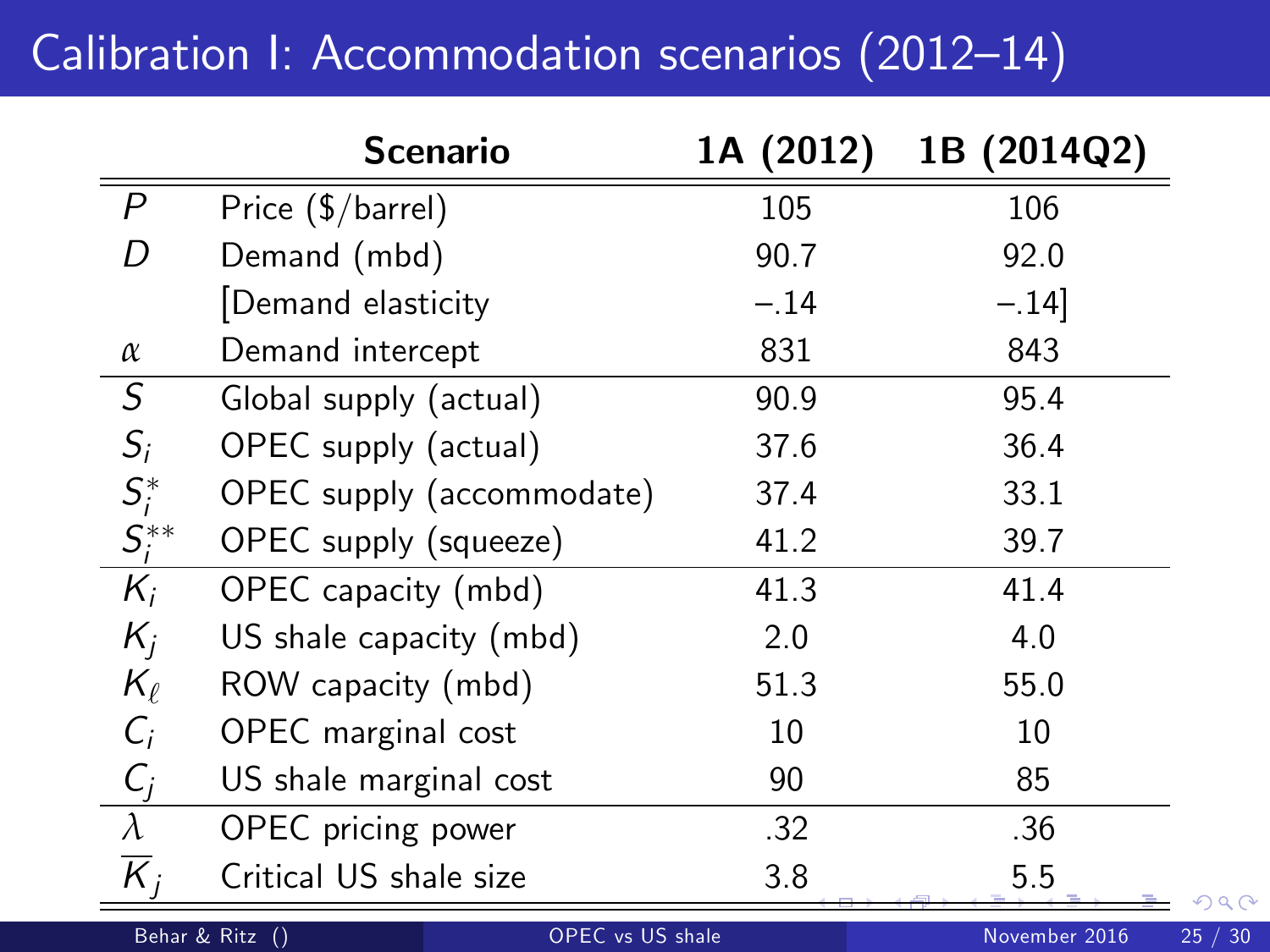# Calibration II: Squeeze scenarios (2014Q2)

<span id="page-25-0"></span>

|                       | Scenario                | 2A (High $K_i$ ) | 2B (Low $\lambda$ )        | 2C (Multiple)            |
|-----------------------|-------------------------|------------------|----------------------------|--------------------------|
| $\overline{P}$        | Price (\$/barrel)       | 85               | 85                         | 55                       |
| D                     | Demand (mbd)            | 94.7             | 94.7                       | 94.4                     |
|                       | Demand elasticity       | $-.11$           | $-.11$                     | $-.07]$                  |
| $\alpha$              | Demand intercept        | 843              | 843                        | 810                      |
| $\cal S$              | Global supply (actual)  |                  |                            |                          |
| $S_i$                 | OPEC supply (actual)    |                  |                            |                          |
|                       | OPEC supply (acc.)      | 32.0             | 34.2                       | 32.8                     |
| $S_i^*$<br>$S_i^{**}$ | OPEC supply (squeeze)   | 39.7             | 39.7                       | 39.4                     |
| $K_i$                 | OPEC capacity (mbd)     | 41.4             | 41.4                       | 41.4                     |
| $K_i$                 | US shale capacity (mbd) | 5.5              | 4.0                        | 5.5                      |
| $K_{\ell}$            | ROW capacity (mbd)      | 55.0             | 55.0                       | 55.0                     |
| $C_i$                 | OPEC marginal cost      | 10               | 10                         | 10                       |
| $C_j$                 | US shale marginal cost  | 85               | 85                         | 55                       |
| $\overline{\lambda}$  | OPEC pricing power      | .36              | .32                        | .21                      |
| $\overline{K}_{i}$    | Critical US shale size  | 5.5              | 4.0                        | 5.5                      |
|                       |                         |                  | <b>K ロ ▶ K 伊 ▶ K</b><br>ヨト | 290<br>Ε<br>■→           |
|                       | Behar & Ritz ()         | OPEC vs US shale |                            | 26 / 30<br>November 2016 |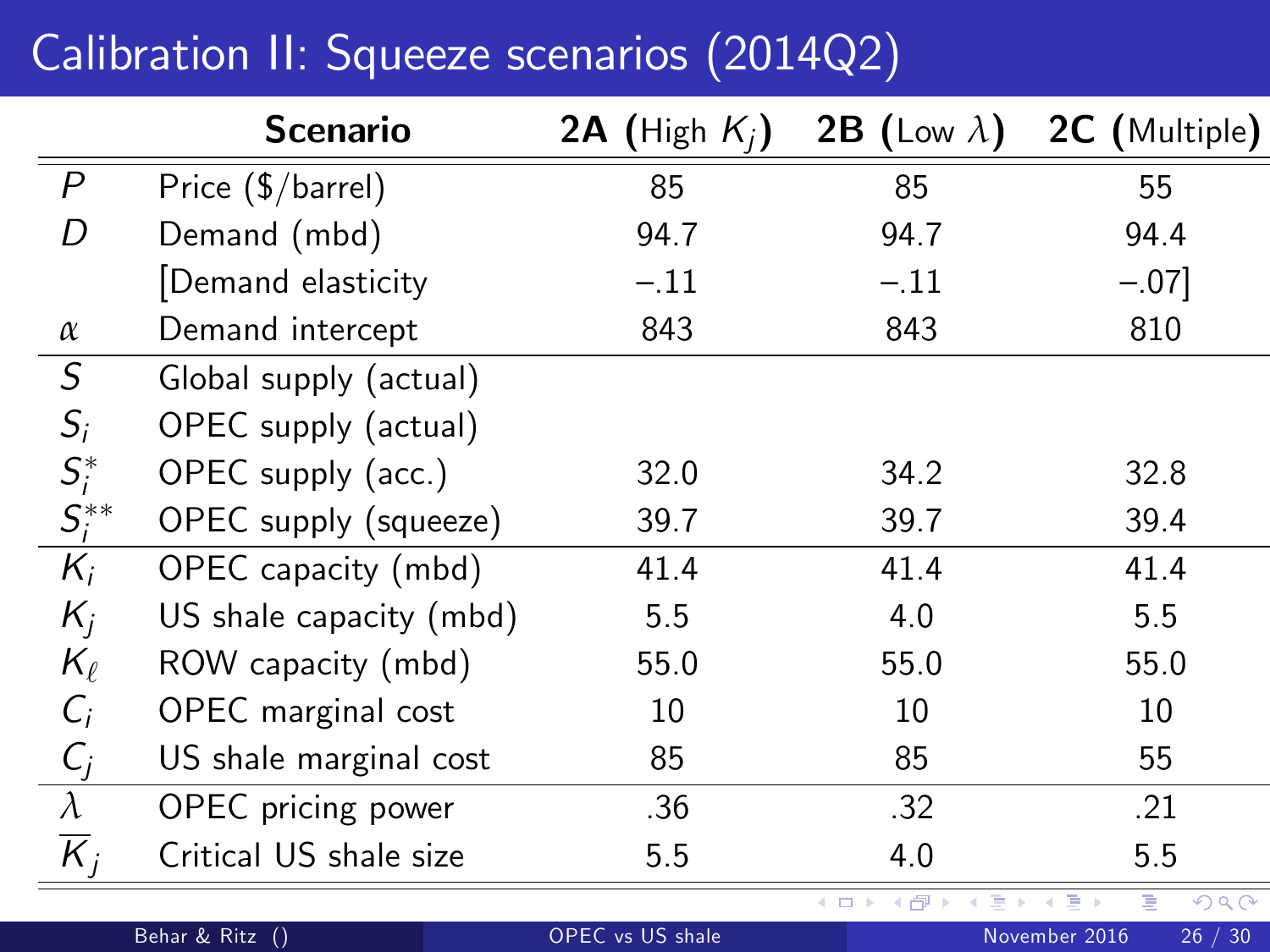# Calibration III: Future squeeze scenarios (2020)

|                         | Scenario                    | ЗΑ     | 3В      |
|-------------------------|-----------------------------|--------|---------|
| P                       | Price (\$/barrel)           | 58     | 58      |
| D                       | Demand (mbd)                | 100.5  | 100.5   |
|                         | Demand elasticity           | $-.07$ | $-.07]$ |
| $\alpha$                | Demand intercept            | 862    | 862     |
| S                       | Global supply (actual)      | 100.5  | 100.5   |
| $S_i$                   | OPEC supply (actual)        |        |         |
| $S_i^*$<br>$S_i^{**}$   | OPEC supply (accommodation) | 34.8   | 38.0    |
|                         | OPEC supply (squeeze)       | 41.6   | 38.6    |
| $K_i$                   | OPEC capacity (mbd)         | 43.5   | 43.5    |
| $K_i$                   | US shale capacity (mbd)     | 5.6    | 3.0     |
| $K_{\ell}$              | ROW capacity (mbd)          | 58.9   | 58.9    |
| $C_i$                   | OPEC marginal cost          | 10     | 10      |
| $C_i$                   | US shale marginal cost      | 58     | 58      |
| $\lambda$               | OPEC pricing power          | .21    | .17     |
| $\overline{\mathsf{K}}$ | Critical US shale size      | 5.6    | 3.0     |

<span id="page-26-0"></span>Þ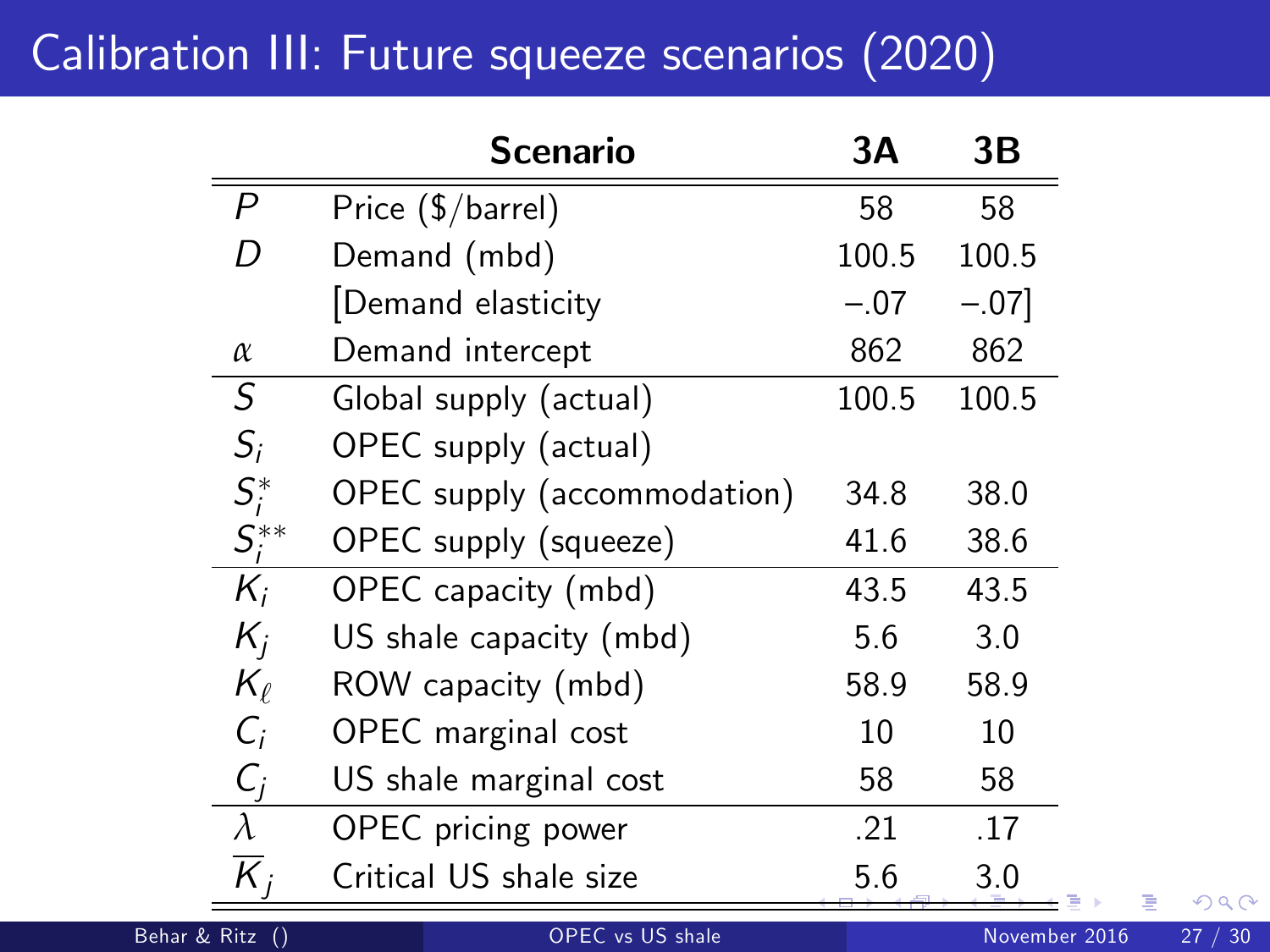### **1** Motivation

- <sup>2</sup> Simple theory
- <sup>3</sup> Oil market developments since 2014
- **4** Empirical calibration
- **6** Conclusions

<span id="page-27-0"></span>4 0 8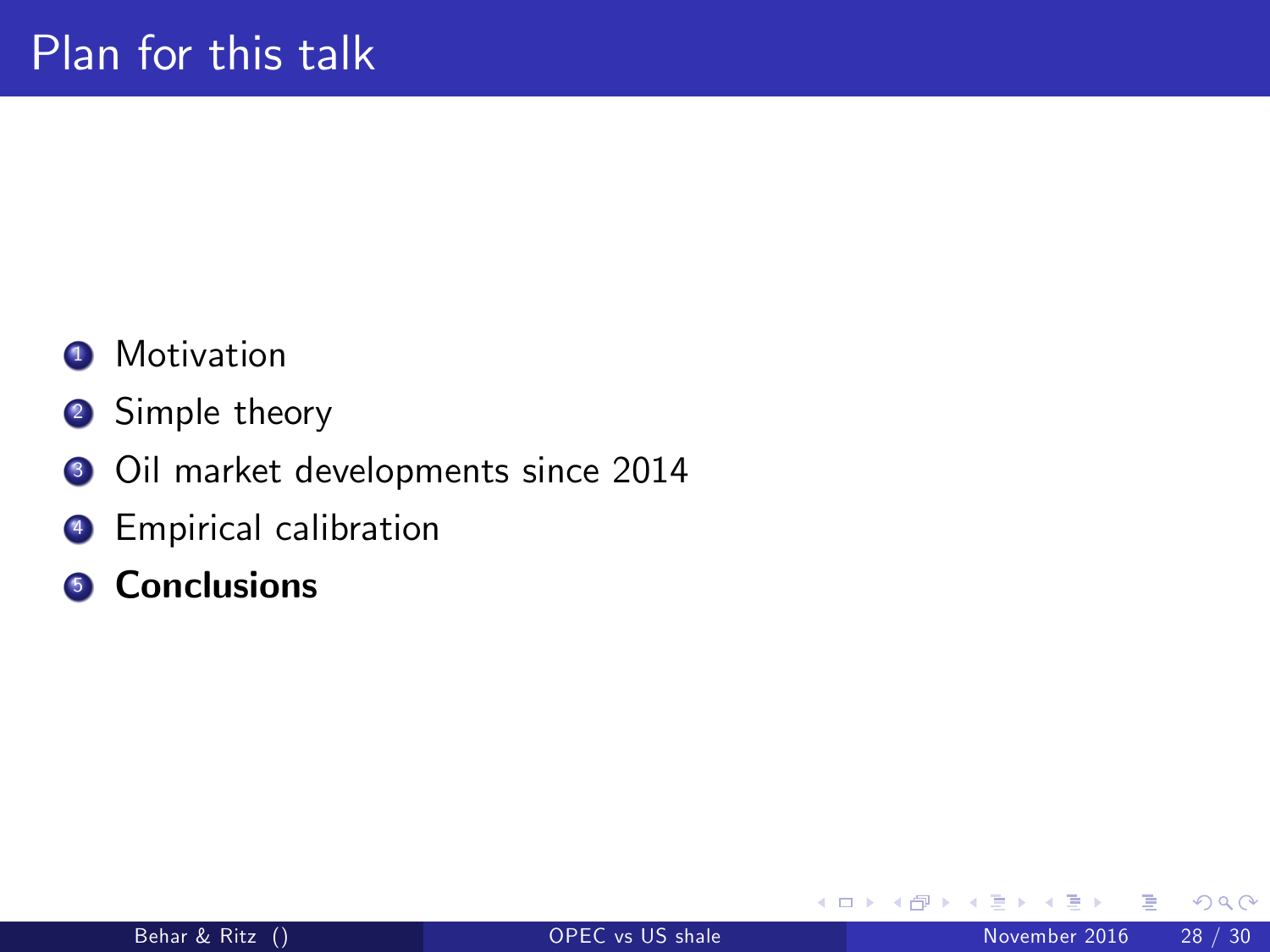Natural gas shares various structural features with oil markets:

- **1** High degree of supplier concentration
- <sup>2</sup> "Dominance" of Gazprom in European market
- <sup>3</sup> Recent market entry of US as exporter of liquefied natural gas (LNG) from shale gas plays
	- Likely higher (transport) costs than Gazprom for Europe

Recent industry discussions suggest Gazprom should start a "price war" to squeeze out higher-cost LNG (Henderson/OIES 2016)

 $\implies$  Our model could quantify when a squeeze is optimal for Gazprom...